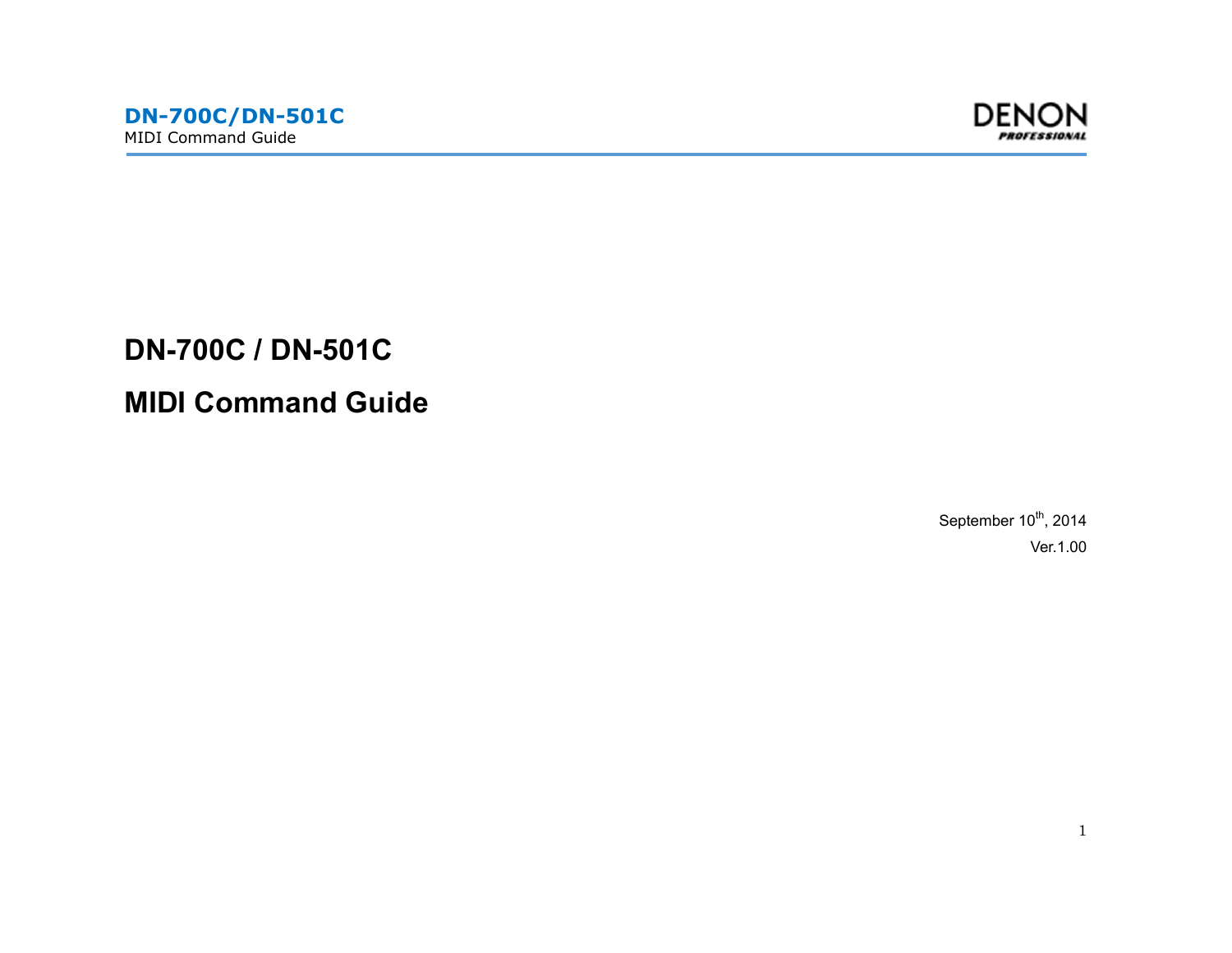

## Contents

| 24 |
|----|
|    |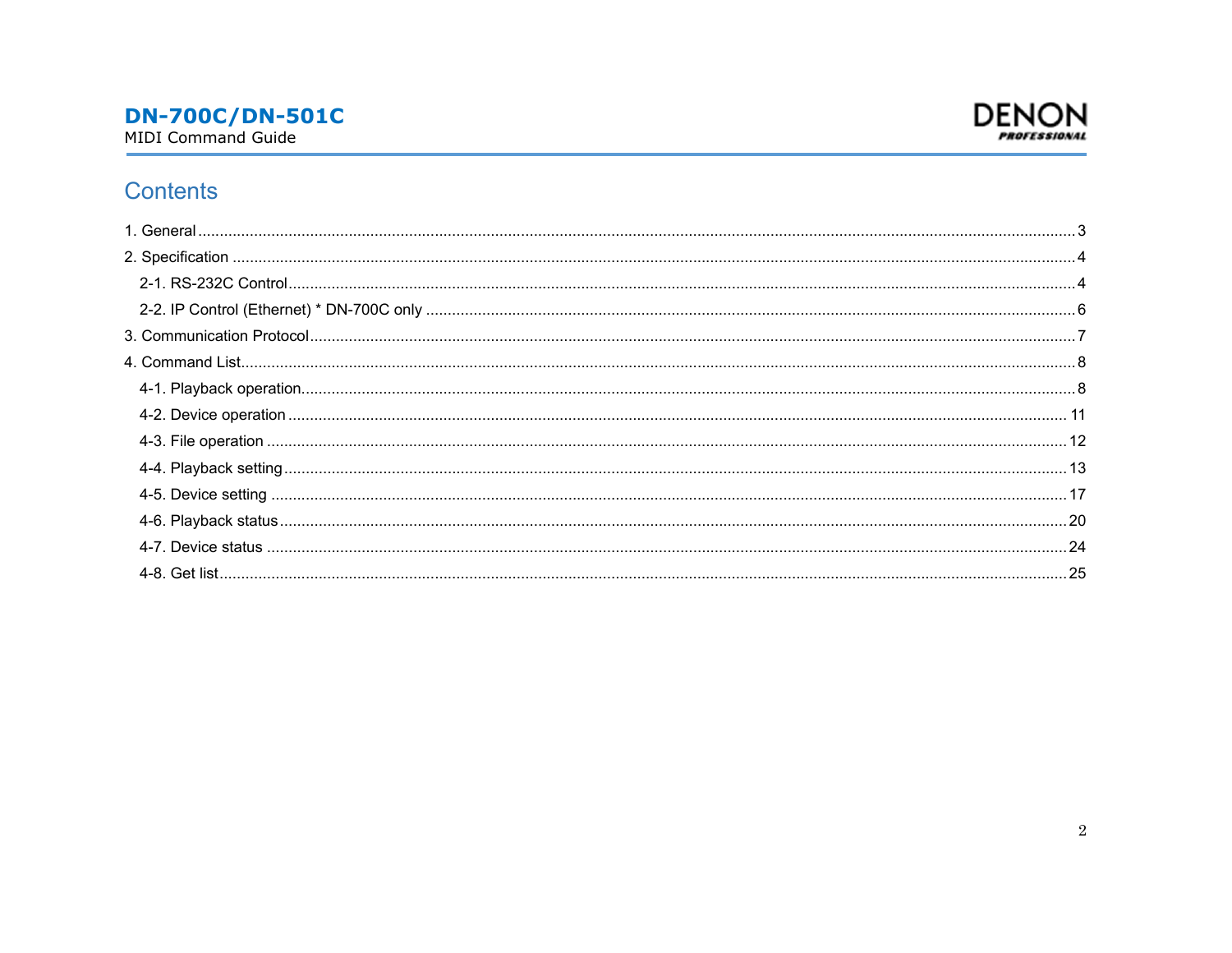

<span id="page-2-0"></span>MIDI Command Guide

#### **1. General**

**Note:** In this document, the controlled equipment is called the "device" (our product) and the controlling equipment is called the "host".

The Serial Remote control function can be used when the host machine, like a PC, is connected to the device. The host controls the device by sending Control commands and detects the device's status by sending Status Request commands. The device and host can be connected in one of two ways: RS-232C and IP (Ethernet).

Three main features:

- 1. Device control from the host
- 2. Device status detection via Status Request commands from the host
- 3. Device status changes are sent automatically to the host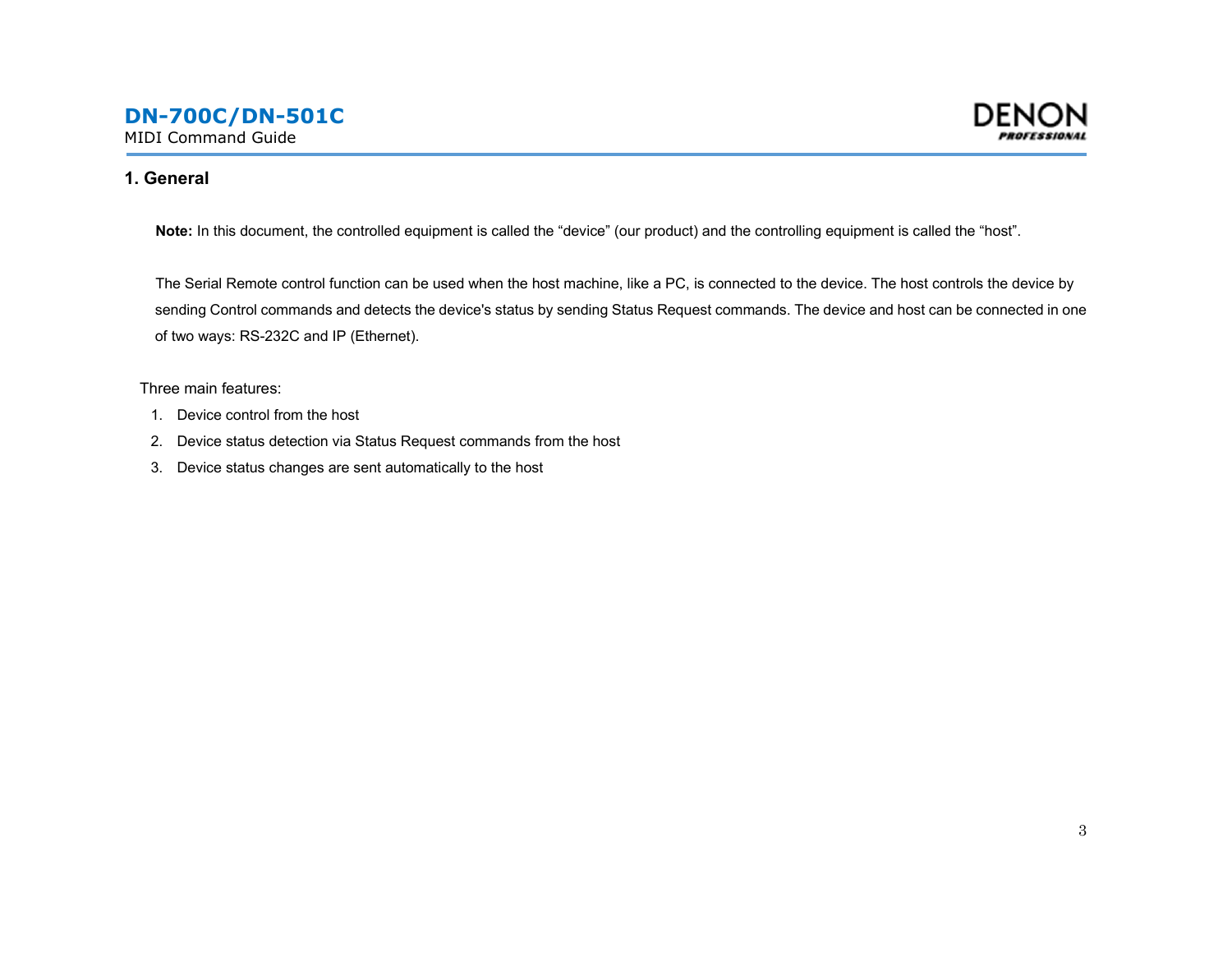<span id="page-3-0"></span>MIDI Command Guide

### **2. Specification**

### **2-1. RS-232C Control**

The host can control the device when they are connected with a RS-232C straight cable. Connect the cable to the device's 9-pin D-sub connector as shown in the following diagram.



- · Transmission type : Asynchronous / full duplex
- Connector type : 9-pin D-sub (straight)
- · Transfer rate : 9,600 / 38,400 bps, selectable (via "Serial Bit Rate" in the "System Setting" menu)
- Clock accuracy:  $\times$   $+2.0\%$
- Data length: 8 bits
- Parity: None
- Start bit: 1 bit
- Stop bit: 1 bit
- Flow Control: None
- Maximum data length: 93 bytes

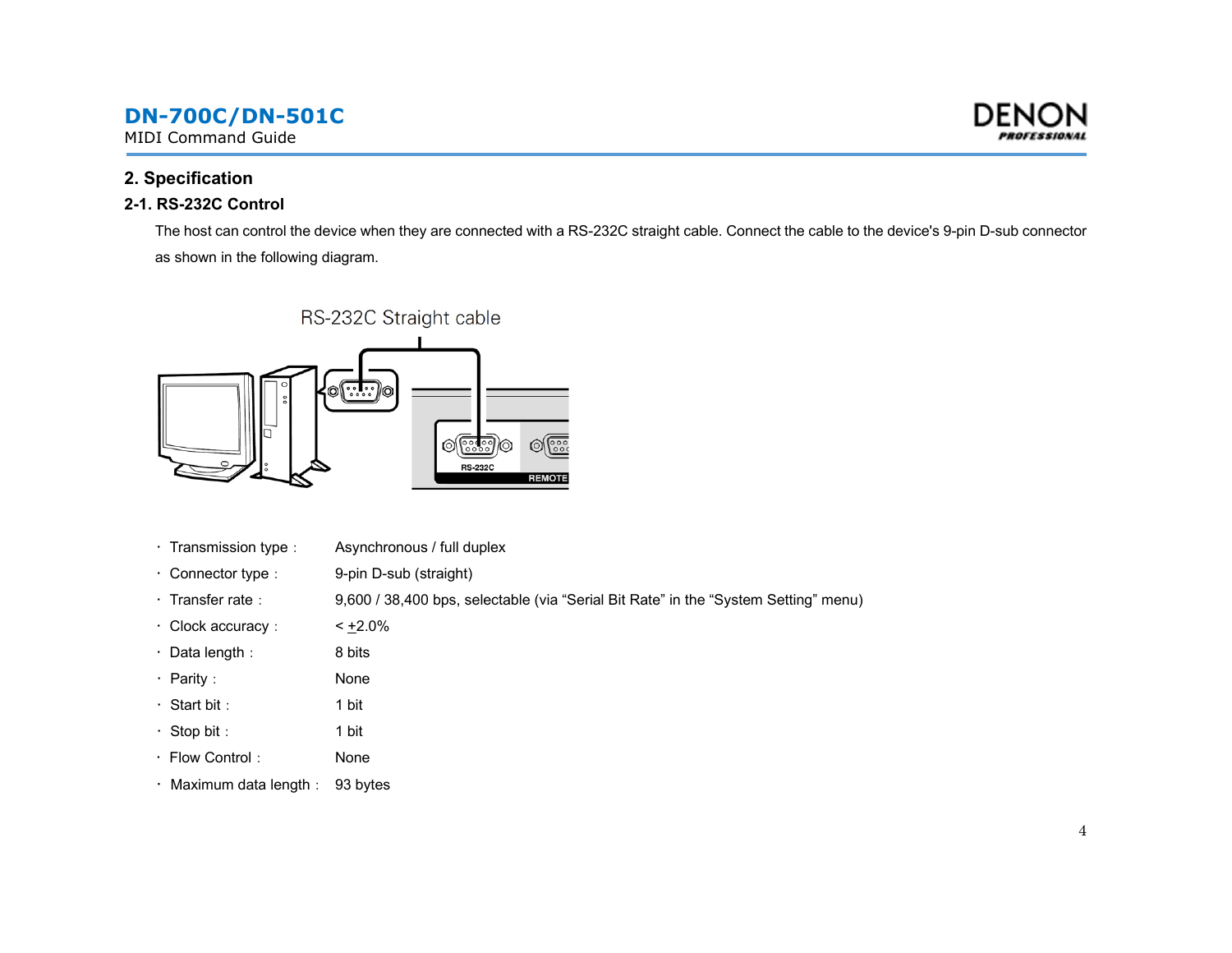

### **Pin Assignments**

| Pin No.        | <b>Signal Name</b> | $II$     |
|----------------|--------------------|----------|
|                | <b>GND</b>         |          |
| $\overline{2}$ | TxD                | Transfer |
| 3              | <b>RxD</b>         | Receiver |
| 4              | <b>NC</b>          |          |
| 5              | S.GND              |          |
| 6              | <b>NC</b>          |          |
| 7              | <b>NC</b>          |          |
| 8              | <b>NC</b>          |          |
| 9              | <b>NC</b>          |          |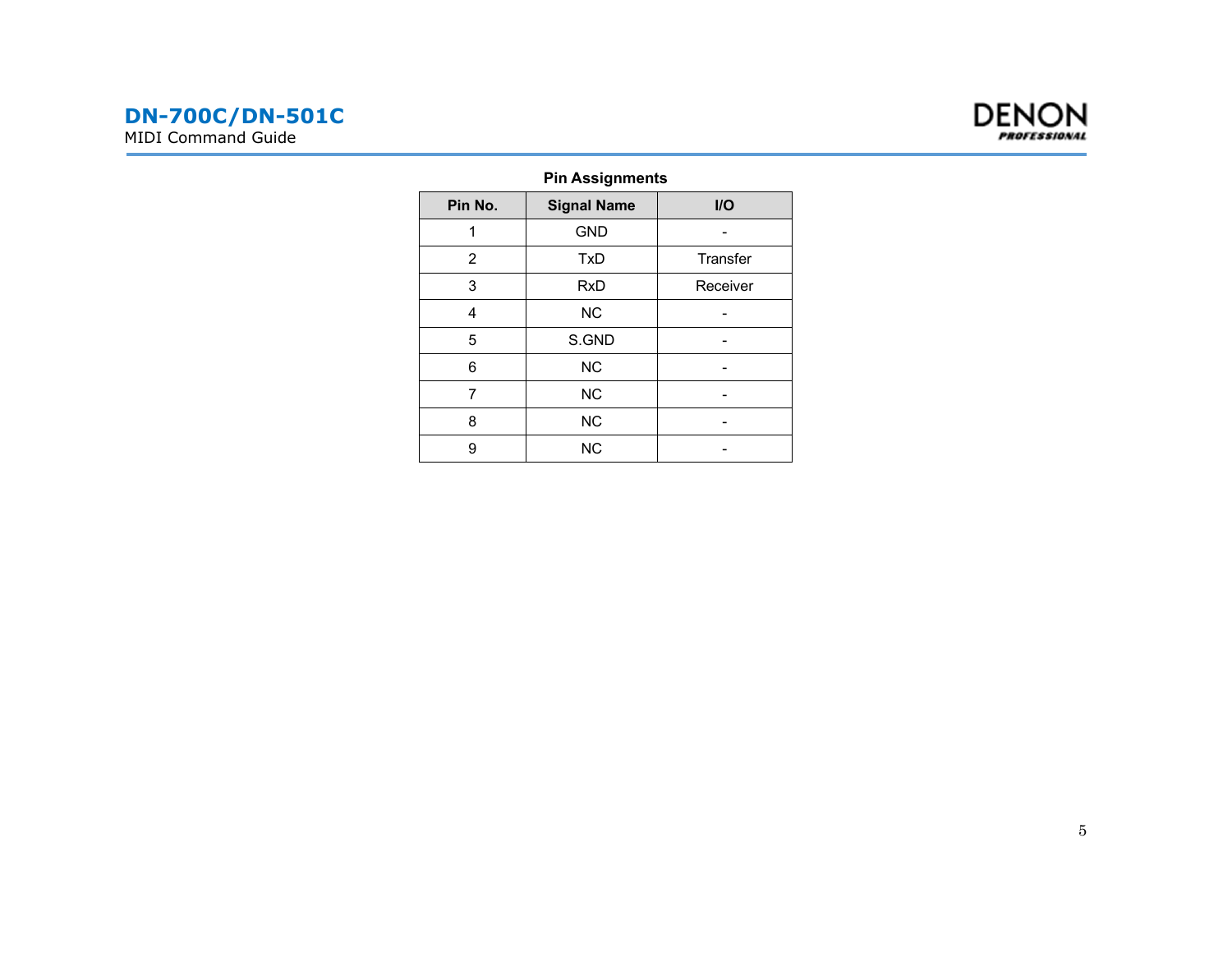<span id="page-5-0"></span>MIDI Command Guide



#### **2-2. IP Control (Ethernet) \* DN-700C only**

The host can control the device when they are connected with an Ethernet cable. Connect the cable to the device's RJ-45 connector as shown in the following diagram. (10BASE-T / 100BASE-TX)

#### **IP Control Connection**



- Transmission type: Full duplex
- · Transfer speed : 10 Mbps / 100 Mbps
- TCP port number: 23 (telnet)
- Maximum data length: 93 bytes

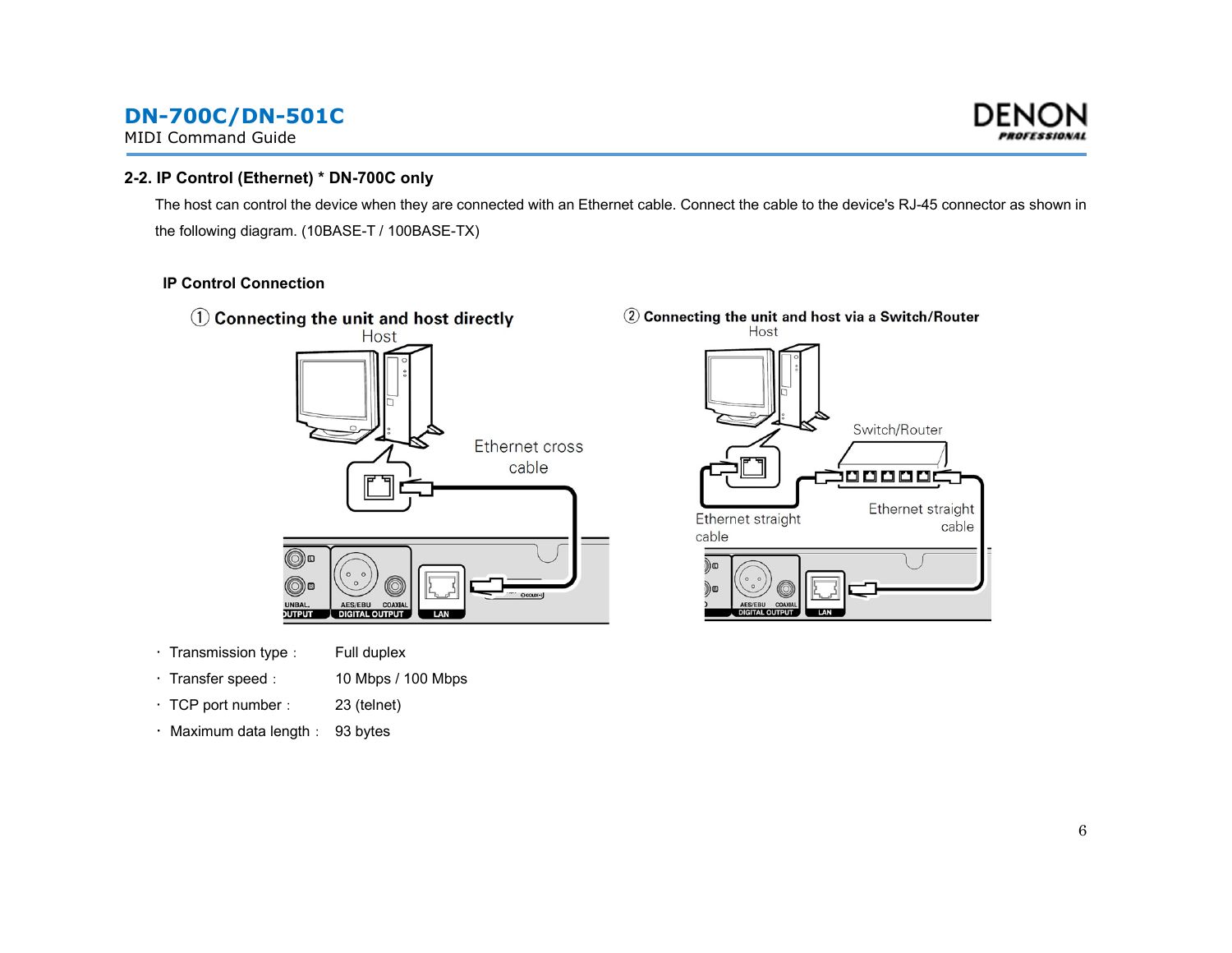<span id="page-6-0"></span>MIDI Command Guide



#### **3. Communication Protocol**

Commands are sent using command packets between the start byte and end byte.

| 0x F0004003<br>(Start Byte) | <b>Command Packet</b> | 0xF7<br>(End byte) |
|-----------------------------|-----------------------|--------------------|
|                             |                       |                    |

This is the format of command packet:

| Format | <b>Total Command Packet</b> | Remain Command Packet | Command             | Parameter Pack Length | Parameter Pack | Checksum            |
|--------|-----------------------------|-----------------------|---------------------|-----------------------|----------------|---------------------|
| (0x11) | $(1)$ byte)                 | 1 byte)               | $(2 \text{ bytes})$ | byte)                 | $(0-80$ bytes) | $(2 \text{ bytes})$ |

| <b>Item</b>                 | <b>Remarks</b>                                                                                                   |
|-----------------------------|------------------------------------------------------------------------------------------------------------------|
| Format                      | 0x11 Fixed.                                                                                                      |
| <b>Total Command Packet</b> | This is used when sending a command whose parameter length is more than 80 bytes.                                |
|                             | When the parameter length is 80 bytes or less, the Total Command Packet is 1.                                    |
| Remain Command Packet       | This is used when sending a command whose parameter length is more than 80 bytes.                                |
|                             | When the parameter length is 80 bytes or less, the Total Command Packet is 0.                                    |
| Command                     | This is structured by the Category code and Command. The length is 2 bytes.                                      |
| Parameter Pack Length       | The length of the Parameter Pack. The maximum length is 80 bytes.                                                |
| Parameter Pack              | The command parameter.                                                                                           |
| Checksum                    | The sum from Format to Parameter Pack.                                                                           |
|                             | The MSB 4-bit and LSB 4-bit are then translated into ASCII code.                                                 |
|                             | Example: In ASCII, "3" is 0x33 and "F" is 0x46. When the checksum is 0x3F, this is translated into "0x33, 0x46". |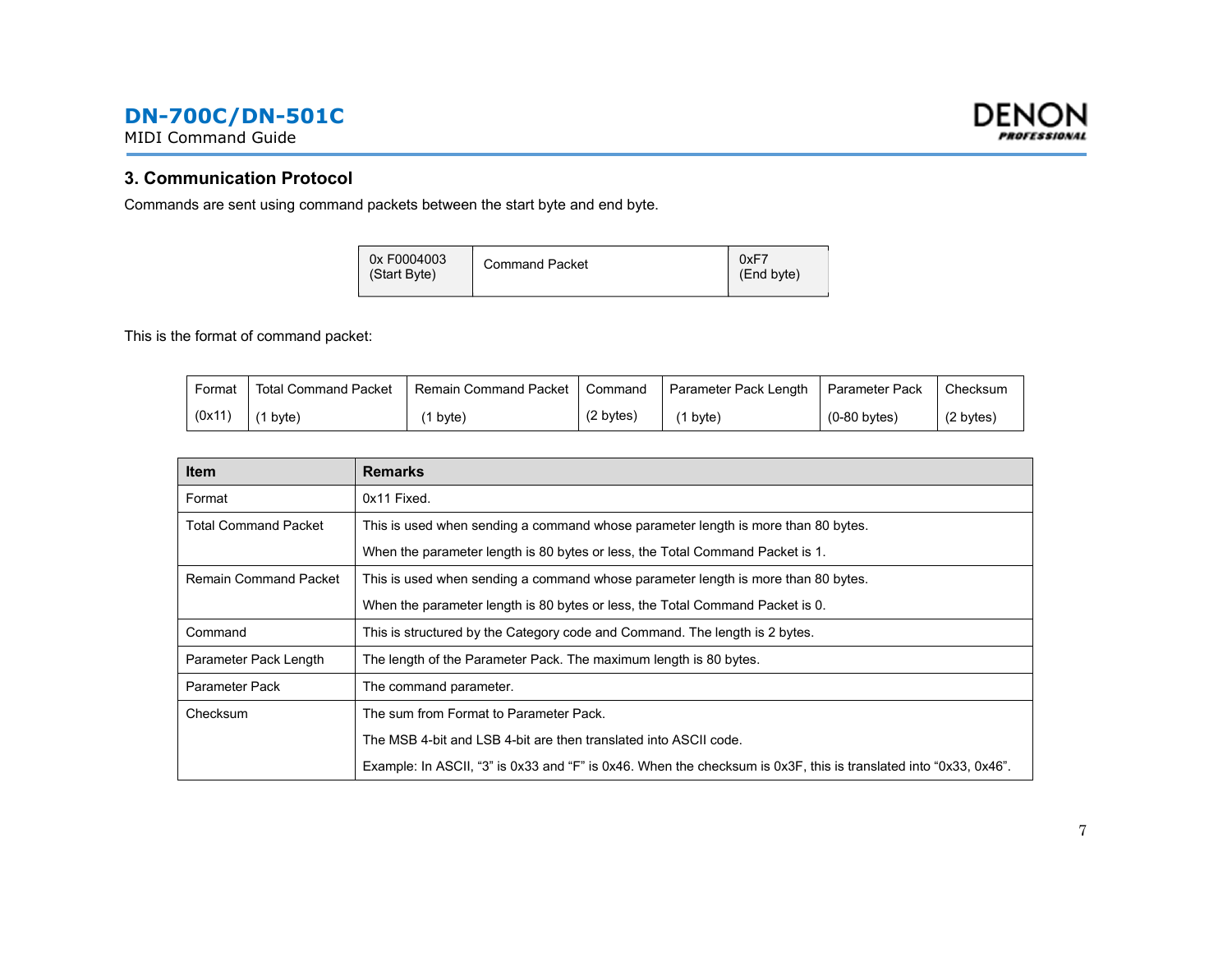<span id="page-7-0"></span>MIDI Command Guide

### **4. Command List**

#### **4-1. Playback operation**

| Command                   | Category Code Command |    | Example           | <b>Example Command Code</b><br>* Red points are variable                                  | Remark |
|---------------------------|-----------------------|----|-------------------|-------------------------------------------------------------------------------------------|--------|
| [STOP]                    |                       |    |                   | 0xF0.0x00.0x40.0x03.0x11.0x01.0x00.0x00.0x01.0x00.0x31.0x33.0xF7                          |        |
| [PLAY]                    | 0                     | 2  |                   | 0xF0.0x00.0x40.0x03.0x11.0x01.0x00.0x00.0x02.0x00.0x31.0x34.0xF7                          |        |
| [PAUSE]                   | 0                     | 3  |                   | 0xF0.0x00.0x40.0x03.0x11.0x01.0x00.0x00.0x03.0x00.0x31.0x35.0xF7                          |        |
| [CUE]                     | 0                     | 4  |                   | 0xF0.0x00.0x40.0x03.0x11.0x01.0x00.0x00.0x04.0x00.0x31.0x36.0xF7                          |        |
| [CUE TRK]                 | 0                     | 5  | Move to track #1  | 0xF0,0x00,0x40,0x03,0x11,0x01,0x00,0x00,0x005,0x04,0x30,0x30,0x30,0x31,0x44,0x43,0xF7  *1 |        |
| <b>ICUE TIME</b>          | 0                     | 6  | Move to 000:05:67 | 0xF0,0x00,0x40,0x03,0x11,0x01,0x00,0x00,0x06,0x09,0x30,0x30,0x30,0x3a,0x30,0x35,0x3b,     | * 2    |
| 000:05:671                |                       |    | in current track  | 0x36,0x37,0x46,0x38,0xF7                                                                  |        |
| <b>IFRAME FWDI</b>        | 0                     |    |                   | 0xF0.0x00.0x40.0x03.0x11.0x01.0x00.0x00.0x07.0x00.0x31.0x39.0xF7                          |        |
| <b>[FRAME REV]</b>        | 0                     | 8  |                   | 0xF0.0x00.0x40.0x03.0x11.0x01.0x00.0x00.0x08.0x00.0x31.0x41.0xF7                          |        |
| [SEARCH SS1 FWD] 0        |                       | 10 | Speed 1           | 0xF0,0x00,0x40,0x03,0x11,0x01,0x00,0x00,0x0A,0x00,0x31,0x43,0xF7                          |        |
| <b>ISEARCH SS1 REVI</b>   | 10                    | 11 | Speed 1           | 0xF0.0x00.0x40.0x03.0x11.0x01.0x00.0x00.0x0B.0x00.0x31.0x44.0xF7                          |        |
| <b>ISEARCH SS2 FWDI 0</b> |                       | 12 | Speed 2           | 0xF0.0x00.0x40.0x03.0x11.0x01.0x00.0x00.0x0C.0x00.0x31.0x45.0xF7                          |        |
| [SEARCH SS2 REV]          | $\overline{0}$        | 13 | Speed 2           | 0xF0,0x00,0x40,0x03,0x11,0x01,0x00,0x00,0x0D,0x00,0x31,0x46,0xF7                          |        |
| <b>ISEARCH SS3 FWDI 0</b> |                       | 14 | Speed 3           | 0xF0.0x00.0x40.0x03.0x11.0x01.0x00.0x00.0x0E.0x00.0x32.0x30.0xF7                          |        |
| <b>ISEARCH SS3 REVI</b>   | $\Omega$              | 15 | Speed 3           | 0xF0,0x00,0x40,0x03,0x11,0x01,0x00,0x00,0x0F,0x00,0x32,0x31,0xF7                          |        |
| [SEARCH SS4 FWD] 0        |                       | 16 | Speed 4           | 0xF0.0x00.0x40.0x03.0x11.0x01.0x00.0x00.0x10.0x00.0x32.0x32.0xF7                          |        |
| <b>ISEARCH SS4 REVI</b>   | 10                    | 17 | Speed 4           | 0xF0.0x00.0x40.0x03.0x11.0x01.0x00.0x00.0x11.0x00.0x32.0x33.0xF7                          |        |
| [SEARCH SS5 FWD] 0        |                       | 18 | Speed 5           | 0xF0,0x00,0x40,0x03,0x11,0x01,0x00,0x00,0x12,0x00,0x32,0x34,0xF7                          |        |
| [SEARCH SS5 REV]          | 10                    | 19 | Speed 5           | 0xF0,0x00,0x40,0x03,0x11,0x01,0x00,0x00,0x13,0x00,0x32,0x35,0xF7                          |        |
| [TRACK FWD]               | 0                     | 20 |                   | 0xF0.0x00.0x40.0x03.0x11.0x01.0x00.0x00.0x14.0x00.0x32.0x36.0xF7                          |        |
| <b>ITRACK REVI</b>        |                       | 21 |                   | 0xF0.0x00.0x40.0x03.0x11.0x01.0x00.0x00.0x15.0x00.0x32.0x37.0xF7                          |        |

\* 1 The parameter and checksum (written in red) are variable. The parameter should be "0001" to "2000" in ASCII.

\* 2 The parameter and checksum (written in red) are variable. The parameter should be "000:00;00" to "999:59;74" in ASCII.

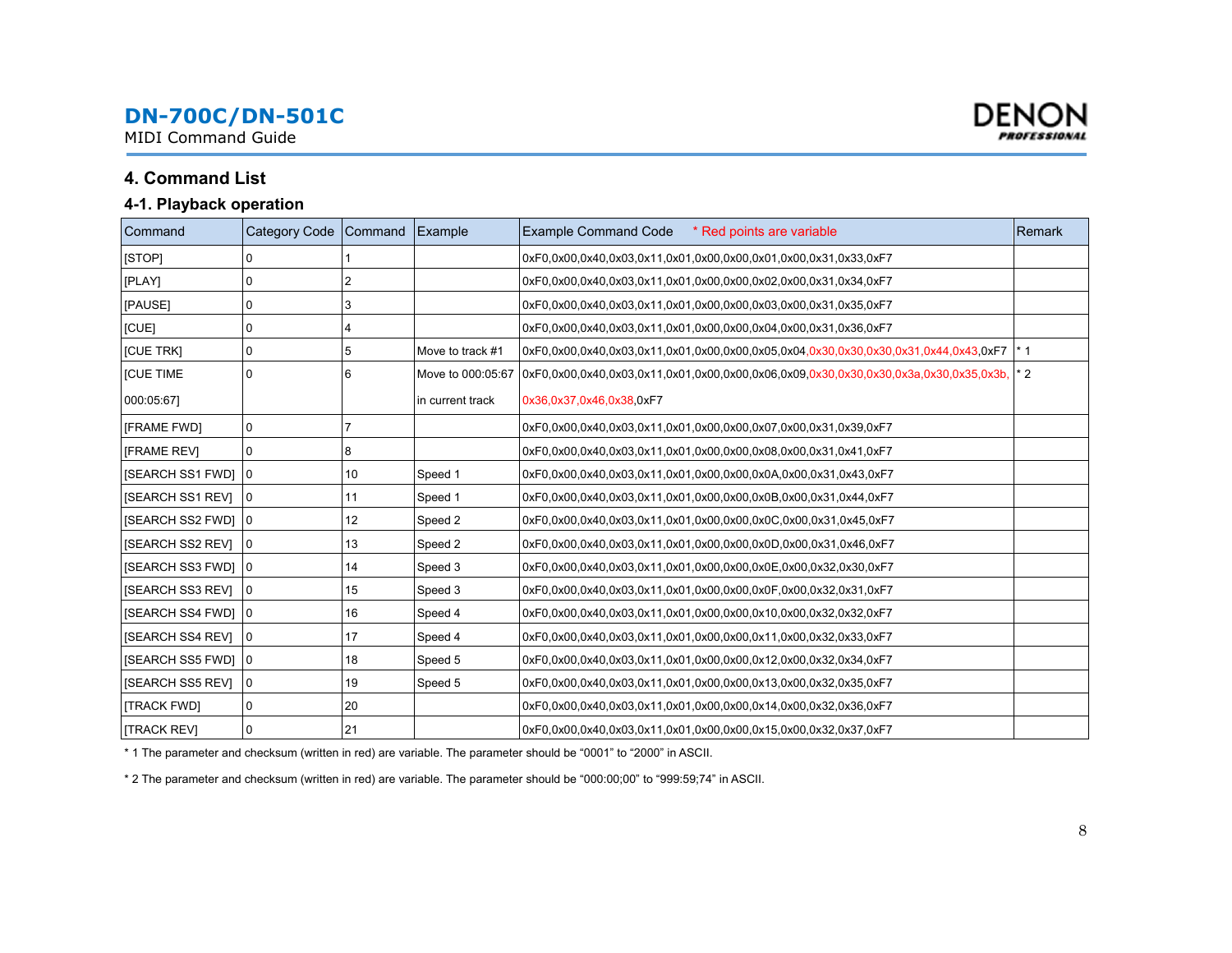MIDI Command Guide



| Command     | <b>Category Code</b> | Command | Example       | Example Command Code * Red points are variable                        | Remark |
|-------------|----------------------|---------|---------------|-----------------------------------------------------------------------|--------|
| [HOT START] | n                    | 22      | Start HOT #01 | 0xF0.0x00.0x40.0x03.0x11.0x01.0x00.0x00.0x16.0x01.0x01.0x32.0x41.0xF7 |        |
|             |                      |         | Start HOT #02 | 0xF0,0x00,0x40,0x03,0x11,0x01,0x00,0x00,0x16,0x01,0x02,0x32,0x42,0xF7 |        |
|             |                      |         | Start HOT #03 | 0xF0,0x00,0x40,0x03,0x11,0x01,0x00,0x00,0x16,0x01,0x03,0x32,0x43,0xF7 |        |
|             |                      |         | Start HOT #04 | 0xF0.0x00.0x40.0x03.0x11.0x01.0x00.0x00.0x16.0x01.0x04.0x32.0x44.0xF7 |        |
|             |                      |         | Start HOT #05 | 0xF0.0x00.0x40.0x03.0x11.0x01.0x00.0x00.0x16.0x01.0x05.0x32.0x45.0xF7 |        |
|             |                      |         | Start HOT #06 | 0xF0.0x00.0x40.0x03.0x11.0x01.0x00.0x00.0x16.0x01.0x06.0x32.0x46.0xF7 |        |
|             |                      |         | Start HOT #07 | 0xF0.0x00.0x40.0x03.0x11.0x01.0x00.0x00.0x16.0x01.0x07.0x33.0x30.0xF7 |        |
|             |                      |         | Start HOT #08 | 0xF0,0x00,0x40,0x03,0x11,0x01,0x00,0x00,0x16,0x01,0x08,0x33,0x31,0xF7 |        |
|             |                      |         | Start HOT #09 | 0xF0.0x00.0x40.0x03.0x11.0x01.0x00.0x00.0x16.0x01.0x09.0x33.0x32.0xF7 |        |
|             |                      |         | Start HOT #10 | 0xF0,0x00,0x40,0x03,0x11,0x01,0x00,0x00,0x16,0x01,0x0A,0x33,0x33,0xF7 |        |
|             |                      |         | Start HOT #11 | 0xF0,0x00,0x40,0x03,0x11,0x01,0x00,0x00,0x16,0x01,0x0B,0x33,0x34,0xF7 |        |
|             |                      |         | Start HOT #12 | 0xF0,0x00,0x40,0x03,0x11,0x01,0x00,0x00,0x16,0x01,0x0C,0x33,0x35,0xF7 |        |
|             |                      |         | Start HOT #13 | 0xF0.0x00.0x40.0x03.0x11.0x01.0x00.0x00.0x16.0x01.0x0D.0x33.0x36.0xF7 |        |
|             |                      |         | Start HOT #14 | 0xF0,0x00,0x40,0x03,0x11,0x01,0x00,0x00,0x16,0x01,0x0E,0x33,0x37,0xF7 |        |
|             |                      |         | Start HOT #15 | 0xF0,0x00,0x40,0x03,0x11,0x01,0x00,0x00,0x16,0x01,0x0F,0x33,0x38,0xF7 |        |
|             |                      |         | Start HOT #16 | 0xF0.0x00.0x40.0x03.0x11.0x01.0x00.0x00.0x16.0x01.0x10.0x33.0x39.0xF7 |        |
|             |                      |         | Start HOT #17 | 0xF0.0x00.0x40.0x03.0x11.0x01.0x00.0x00.0x16.0x01.0x11.0x33.0x41.0xF7 |        |
|             |                      |         | Start HOT #18 | 0xF0,0x00,0x40,0x03,0x11,0x01,0x00,0x00,0x16,0x01,0x12,0x33,0x42,0xF7 |        |
|             |                      |         | Start HOT #19 | 0xF0,0x00,0x40,0x03,0x11,0x01,0x00,0x00,0x16,0x01,0x13,0x33,0x43,0xF7 |        |
|             |                      |         | Start HOT #20 | 0xF0.0x00.0x40.0x03.0x11.0x01.0x00.0x00.0x16.0x01.0x14.0x33.0x44.0xF7 |        |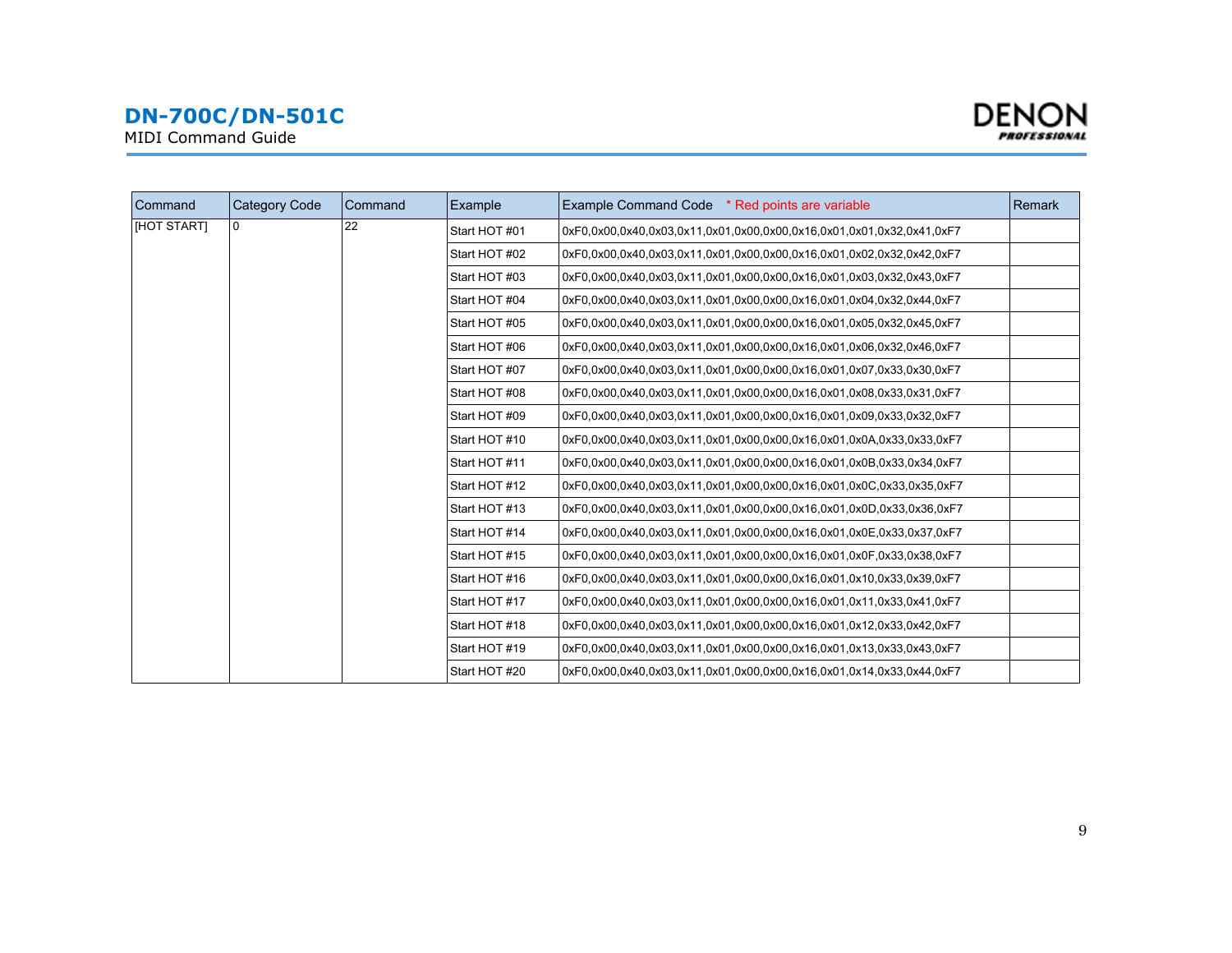



| Command       | <b>Category Code</b> | Command | Example        | Example Command Code * Red points are variable                        | Remark |
|---------------|----------------------|---------|----------------|-----------------------------------------------------------------------|--------|
| [HOT CUE]     | 0                    | 23      | Cue up HOT #01 | 0xF0.0x00.0x40.0x03.0x11.0x01.0x00.0x00.0x17.0x01.0x01.0x32.0x42.0xF7 |        |
|               |                      |         | Cue up HOT #02 | 0xF0.0x00.0x40.0x03.0x11.0x01.0x00.0x00.0x17.0x01.0x02.0x32.0x43.0xF7 |        |
|               |                      |         | Cue up HOT #03 | 0xF0,0x00,0x40,0x03,0x11,0x01,0x00,0x00,0x17,0x01,0x03,0x32,0x44,0xF7 |        |
|               |                      |         | Cue up HOT #04 | 0xF0.0x00.0x40.0x03.0x11.0x01.0x00.0x00.0x17.0x01.0x04.0x32.0x45.0xF7 |        |
|               |                      |         | Cue up HOT #05 | 0xF0.0x00.0x40.0x03.0x11.0x01.0x00.0x00.0x17.0x01.0x05.0x32.0x46.0xF7 |        |
|               |                      |         | Cue up HOT #06 | 0xF0.0x00.0x40.0x03.0x11.0x01.0x00.0x00.0x17.0x01.0x06.0x33.0x30.0xF7 |        |
|               |                      |         | Cue up HOT #07 | 0xF0.0x00.0x40.0x03.0x11.0x01.0x00.0x00.0x17.0x01.0x07.0x33.0x31.0xF7 |        |
|               |                      |         | Cue up HOT #08 | 0xF0.0x00.0x40.0x03.0x11.0x01.0x00.0x00.0x17.0x01.0x08.0x33.0x32.0xF7 |        |
|               |                      |         | Cue up HOT #09 | 0xF0.0x00.0x40.0x03.0x11.0x01.0x00.0x00.0x17.0x01.0x09.0x33.0x33.0xF7 |        |
|               |                      |         | Cue up HOT #10 | 0xF0,0x00,0x40,0x03,0x11,0x01,0x00,0x00,0x17,0x01,0x0A,0x33,0x34,0xF7 |        |
|               |                      |         | Cue up HOT #11 | 0xF0.0x00.0x40.0x03.0x11.0x01.0x00.0x00.0x17.0x01.0x0B.0x33.0x35.0xF7 |        |
|               |                      |         | Cue up HOT #12 | 0xF0.0x00.0x40.0x03.0x11.0x01.0x00.0x00.0x17.0x01.0x0C.0x33.0x36.0xF7 |        |
|               |                      |         | Cue up HOT #13 | 0xF0.0x00.0x40.0x03.0x11.0x01.0x00.0x00.0x17.0x01.0x0D.0x33.0x37.0xF7 |        |
|               |                      |         | Cue up HOT #14 | 0xF0,0x00,0x40,0x03,0x11,0x01,0x00,0x00,0x17,0x01,0x0E,0x33,0x38,0xF7 |        |
|               |                      |         | Cue up HOT #15 | 0xF0.0x00.0x40.0x03.0x11.0x01.0x00.0x00.0x17.0x01.0x0F.0x33.0x39.0xF7 |        |
|               |                      |         | Cue up HOT #16 | 0xF0.0x00.0x40.0x03.0x11.0x01.0x00.0x00.0x17.0x01.0x10.0x33.0x41.0xF7 |        |
|               |                      |         | Cue up HOT #17 | 0xF0,0x00,0x40,0x03,0x11,0x01,0x00,0x00,0x17,0x01,0x11,0x33,0x42,0xF7 |        |
|               |                      |         | Cue up HOT #18 | 0xF0,0x00,0x40,0x03,0x11,0x01,0x00,0x00,0x17,0x01,0x12,0x33,0x43,0xF7 |        |
|               |                      |         | Cue up HOT #19 | 0xF0.0x00.0x40.0x03.0x11.0x01.0x00.0x00.0x17.0x01.0x13.0x33.0x44.0xF7 |        |
|               |                      |         | Cue up HOT #20 | 0xF0,0x00,0x40,0x03,0x11,0x01,0x00,0x00,0x17,0x01,0x14,0x33,0x45,0xF7 |        |
| [SKIP BACK]   | 0                    | 24      |                | 0xF0.0x00.0x40.0x03.0x11.0x01.0x00.0x00.0x18.0x00.0x32.0x41.0xF7      |        |
| [FRAME ON]    | 0                    | 25      | Frame On       | 0xF0.0x00.0x40.0x03.0x11.0x01.0x00.0x00.0x19.0x01.0x01.0x32.0x44.0xF7 |        |
|               |                      |         | Frame Off      | 0xF0.0x00.0x40.0x03.0x11.0x01.0x00.0x00.0x19.0x01.0x00.0x32.0x43.0xF7 |        |
| [END MONITOR] | 0                    | 26      |                | 0xF0.0x00.0x40.0x03.0x11.0x01.0x00.0x00.0x1A.0x00.0x32.0x43.0xF7      |        |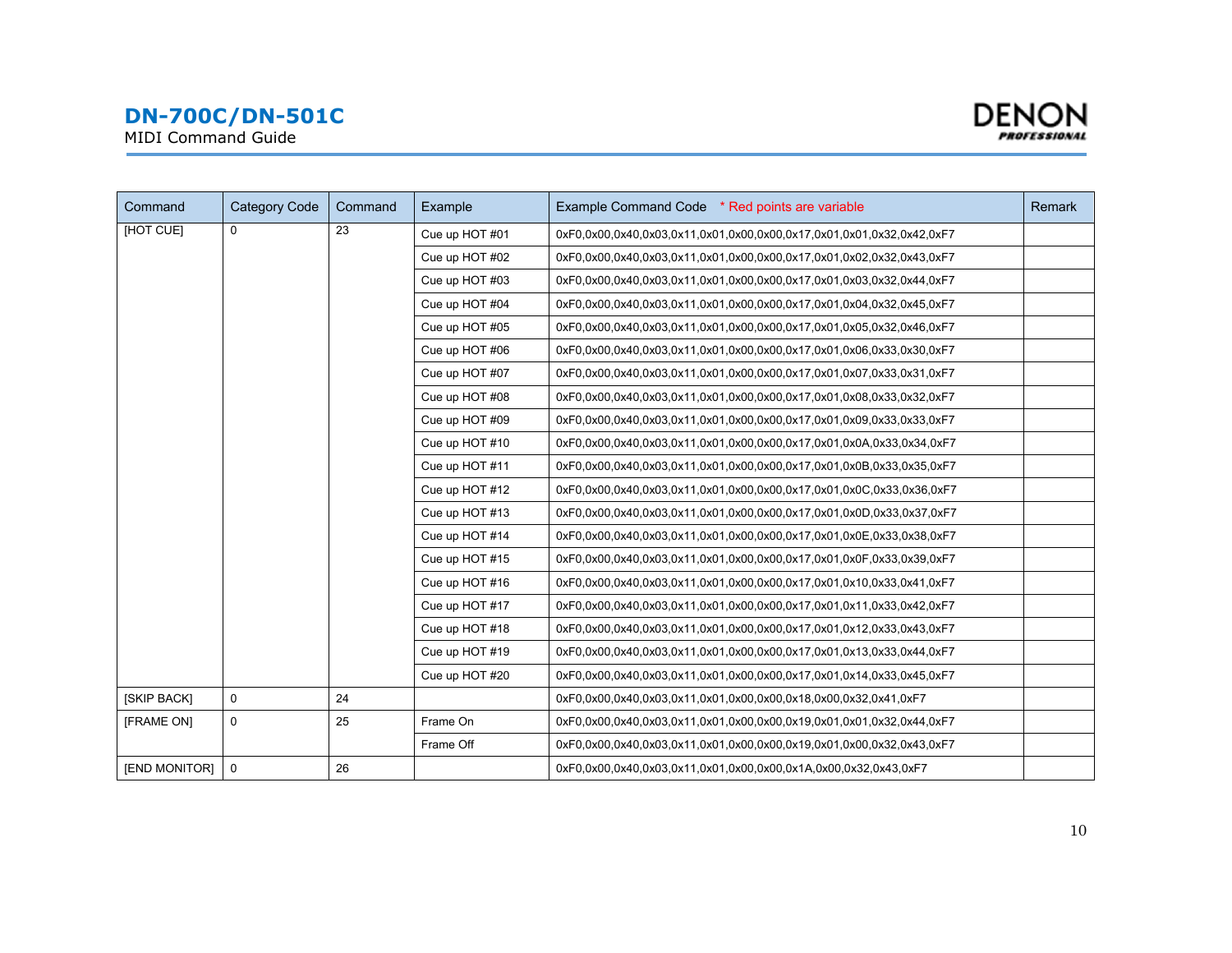<span id="page-10-0"></span>MIDI Command Guide



#### **4-2. Device operation**

| Command                | <b>Category Code</b> | Command | Example            | Example Command Code * Red points are variable                                           | Remark |
|------------------------|----------------------|---------|--------------------|------------------------------------------------------------------------------------------|--------|
| [POWER ON]             |                      |         |                    | 0xF0.0x00.0x40.0x03.0x11.0x01.0x00.0x01.0x01.0x00.0x31.0x34.0xF7                         |        |
| <b>[POWER STANDBY]</b> |                      | 2       |                    | 0xF0.0x00.0x40.0x03.0x11.0x01.0x00.0x01.0x02.0x00.0x31.0x35.0xF7                         |        |
| [RETRACT]              |                      | 3       |                    | 0xF0.0x00.0x40.0x03.0x11.0x01.0x00.0x01.0x03.0x00.0x31.0x36.0xF7                         |        |
| [EJECT]                |                      | 4       |                    | 0xF0.0x00.0x40.0x03.0x11.0x01.0x00.0x01.0x04.0x00.0x31.0x37.0xF7                         |        |
| [UNBAL VOL UP 10]      |                      | 5       | Volume up 0.1 dB   | 0xF0,0x00,0x40,0x03,0x11,0x01,0x00,0x01,0x05,0x02,0x30,0x31,0x37,0x42,0xF7               | $*1$   |
|                        |                      |         | Volume up 1.0 dB   | 0xF0.0x00.0x40.0x03.0x11.0x01.0x00.0x01.0x05.0x02.0x30.0x41.0x38.0x42.0xF7               |        |
| [UNBAL VOL DN 10]      |                      | 6       | Volume down 0.1 dB | 0xF0,0x00,0x40,0x03,0x11,0x01,0x00,0x01,0x06,0x02,0x30,0x31,0x37,0x43,0xF7               | $*1$   |
|                        |                      |         | Volume down 1.0 dB | 0xF0.0x00.0x40.0x03.0x11.0x01.0x00.0x01.0x06.0x02.0x30.0x41.0x38.0x43.0xF7               |        |
| [UNBAL VOL -123]       |                      |         | Volume -12.3dB     | 0xF0,0x00,0x40,0x03,0x11,0x01,0x00,0x01,0x07,0x04,0x01,0x31,0x32,0x33,0x42,<br>0x35.0xF7 | $*2$   |
|                        |                      |         | Volume +10.0dB     | 0xF0,0x00,0x40,0x03,0x11,0x01,0x00,0x01,0x07,0x04,0x00,0x31,0x30,0x30,0x41,<br>0x46,0xF7 |        |
| <b>[ENTER]</b>         |                      | 8       |                    | 0xF0.0x00.0x40.0x03.0x11.0x01.0x00.0x01.0x08.0x00.0x31.0x42.0xF7                         |        |
| [ESC]                  |                      | 9       |                    | 0xF0.0x00.0x40.0x03.0x11.0x01.0x00.0x01.0x09.0x00.0x31.0x43.0xF7                         |        |
| [ABORT]                |                      | 10      |                    | 0xF0.0x00.0x40.0x03.0x11.0x01.0x00.0x01.0x0A.0x00.0x31.0x44.0xF7                         |        |
| [ARROW D]              |                      | 11      | Arrow down         | 0xF0.0x00.0x40.0x03.0x11.0x01.0x00.0x01.0x0B.0x00.0x31.0x45.0xF7                         |        |
| <b>IARROW UI</b>       |                      | 12      | Arrow up           | 0xF0.0x00.0x40.0x03.0x11.0x01.0x00.0x01.0x0C.0x00.0x31.0x46.0xF7                         |        |
| [ARROW R]              |                      | 13      | Arrow right        | 0xF0.0x00.0x40.0x03.0x11.0x01.0x00.0x01.0x0D.0x00.0x32.0x30.0xF7                         |        |
| [ARROW L]              |                      | 14      | Arrow left         | 0xF0.0x00.0x40.0x03.0x11.0x01.0x00.0x01.0x0E.0x00.0x32.0x31.0xF7                         |        |

\* 1 The parameter and checksum (written in red) are variable. The parameter should be "00" to "FF" (hexadecimal) in ASCII (e.g., 1.0dB = "0A", 1.6dB = "10").

\* 2 The parameter and checksum (written in red) are variable. The parameter should be as below:

Byte 1: 0:Plus / 1:Minus

Byte2 to Byte5: 10 times the value of the volume in ASCII (+1.23 is 0x00,0x31,0x32,0x33)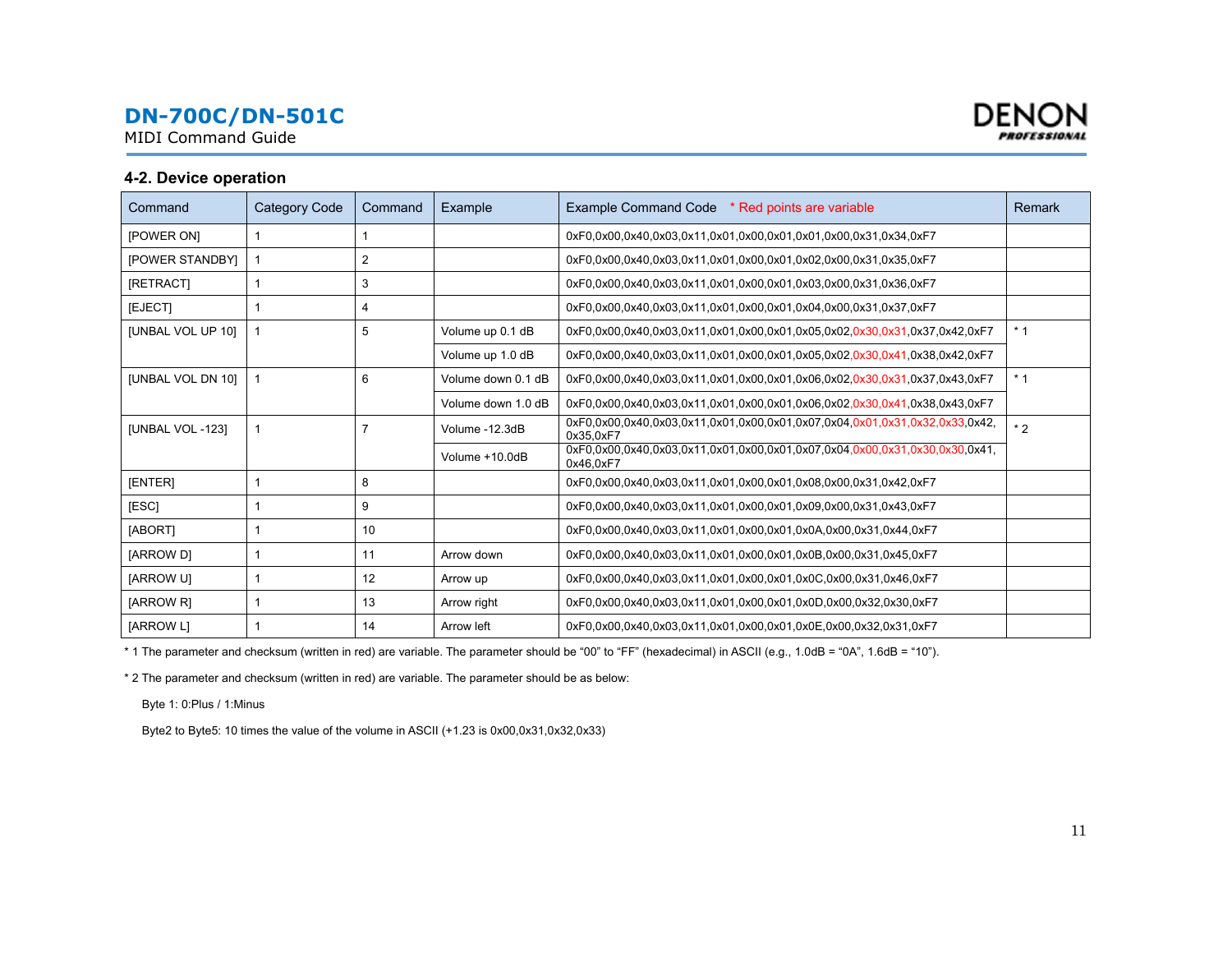<span id="page-11-0"></span>MIDI Command Guide



#### **4-3. File operation**

| Command    | <b>Category Code</b> | Command | Example                                  | Example Command Code * Red points are variable                                                                                                                                                                                                                       | <b>Remark</b> |
|------------|----------------------|---------|------------------------------------------|----------------------------------------------------------------------------------------------------------------------------------------------------------------------------------------------------------------------------------------------------------------------|---------------|
| [HOT LOAD] | 3                    |         | Load Hot List from USB:¥¥DN-700C.PPL     | 0xF0,0x00,0x40,0x03,0x11,0x01,0x00,0x03,0x03,0x22,0x35,0x35,0x35, x 1<br>0x33,0x34,0x32,0x33,0x41,0x35,0x43,0x35,0x43,0x34,0x34,0x34,0x45,<br>0x32,0x44,0x33,0x37,0x33,0x30,0x33,0x30,0x34,0x33,0x32,0x45,0x35,<br>0x30,0x35,0x30,0x34,0x43,0x37,0x43,0xF7           |               |
|            |                      |         | Load Hot List from USB:¥¥¥DN-700C.ppl    | 0xF0,0x00,0x40,0x03,0x11,0x01,0x00,0x03,0x03,0x22,0x35,0x35,0x35,  * 4<br>0x33,0x34,0x32,0x33,0x41,0x35,0x43,0x35,0x43,0x34,0x34,0x34,0x45,<br>0x32,0x44,0x33,0x37,0x33,0x30,0x33,0x30,0x34,0x33,0x32,0x45,0x37,<br>0x30,0x37,0x30,0x36,0x43,0x38,0x32,0xF7          |               |
| [HOT SAVE] | 3                    |         | Save Hot List to USB: ¥¥DN-700CS.PPL     | $0xF0,0x00,0x40,0x03,0x11,0x01,0x00,0x03,0x04,0x24,0x35,0x35,0x35,1$<br>0x33,0x34,0x32,0x33,0x41,0x35,0x43,0x35,0x43,0x34,0x34,0x34,0x45,<br>0x32,0x44,0x33,0x37,0x33,0x30,0x33,0x30,0x34,0x33,0x35,0x33,0x32,<br>0x45.0x35.0x30.0x35.0x30.0x34.0x43.0x45.0x37.0xF7  |               |
| [PRG LOAD] | 3                    | 5       | Load Program List from USB:¥¥DN-700C.M3U | 0xF0,0x00,0x40,0x03,0x11,0x01,0x00,0x03,0x05,0x22,0x35,0x35,0x35,  * 1<br>0x33,0x34,0x32,0x33,0x41,0x35,0x43,0x35,0x43,0x34,0x34,0x34,0x45,<br>0x32,0x44,0x33,0x37,0x33,0x30,0x33,0x30,0x34,0x33,0x32,0x45,0x34,<br>0x44,0x33,0x33,0x35,0x35,0x38,0x35,0xF7          |               |
| [PRG SAVE] | 3                    | 6       | Save Program List to USB:¥¥DN-700CS.M3U  | 0xF0,0x00,0x40,0x03,0x11,0x01,0x00,0x03,0x06,0x24,0x35,0x35,0x35, x 1<br>0x33,0x34,0x32,0x33,0x41,0x35,0x43,0x35,0x43,0x34,0x34,0x34,0x45,<br>0x32,0x44,0x33,0x37,0x33,0x30,0x33,0x30,0x34,0x33,0x35,0x33,0x32,<br>0x45.0x34.0x44.0x33.0x33.0x35.0x35.0x46.0x30.0xF7 |               |
|            |                      |         | Save Program List to USB:¥¥DN-70CS.M3U   | $0xF0,0x00,0x40,0x03,0x11,0x01,0x00,0x03,0x06,0x22,0x35,0x35,0x35,1$<br>0x33,0x34,0x32,0x33,0x41,0x35,0x43,0x35,0x43,0x34,0x34,0x34,0x45,<br>0x32,0x44,0x33,0x37,0x33,0x30,0x34,0x33,0x35,0x33,0x32,0x45,0x34,<br>0x44,0x33,0x33,0x35,0x35,0x38,0x42,0xF7            |               |

\* 1 The parameter and checksum (written in red) are variable. The file name is specified as below:

The separator is "¥(0x5C". The media name is "CDA:", "CDD:", "USB:", or "NETxxx:".

The folder name ends with "¥". The root directory is specified by "¥¥". The upper folder is specified by "..¥". (Example of the file path:i"USB:¥¥FOLDER1¥TRACK.mp3".)

All characters are transferred to 2 bytes. (Example: "A" is 0x41 in ASCII. This MSB is "4" (0x34), and this LSB is "1" (0x31). Therefore, the "A" is transferred to 0x34,0x31.)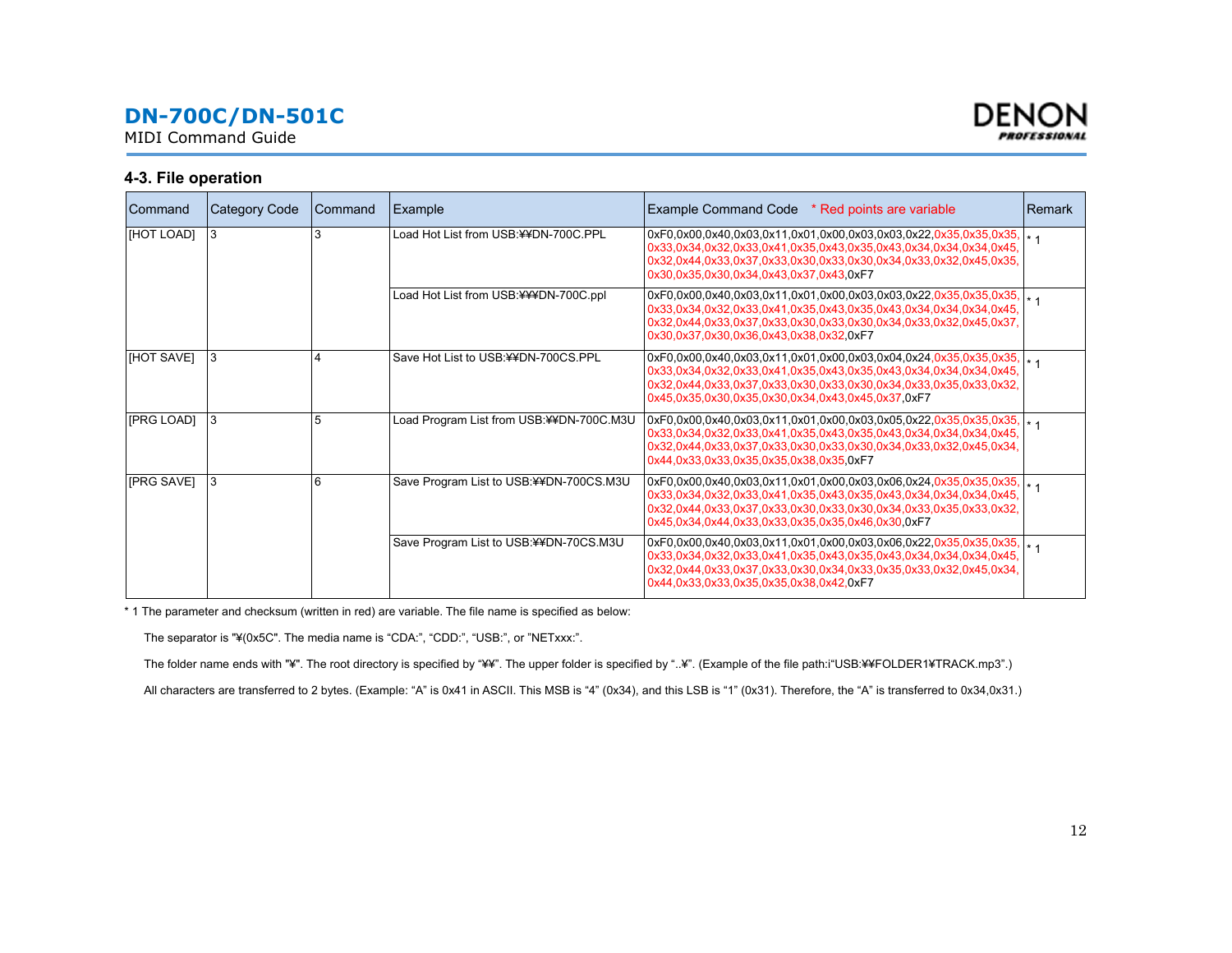<span id="page-12-0"></span>MIDI Command Guide



### **4-4. Playback setting**

| Command          | Category Code | Command | Example                      | Example Command Code * Red points are variable                        | <b>Remark</b> |
|------------------|---------------|---------|------------------------------|-----------------------------------------------------------------------|---------------|
| <b>IHOT SETI</b> | 5             |         | Set current track to HOT #01 | 0xF0,0x00,0x40,0x03,0x11,0x01,0x00,0x05,0x01,0x01,0x01,0x31,0x41,0xF7 |               |
|                  |               |         | Set current track to HOT #02 | 0xF0.0x00.0x40.0x03.0x11.0x01.0x00.0x05.0x01.0x01.0x02.0x31.0x42.0xF7 |               |
|                  |               |         | Set current track to HOT #03 | 0xF0.0x00.0x40.0x03.0x11.0x01.0x00.0x05.0x01.0x01.0x03.0x31.0x43.0xF7 |               |
|                  |               |         | Set current track to HOT #04 | 0xF0.0x00.0x40.0x03.0x11.0x01.0x00.0x05.0x01.0x01.0x04.0x31.0x44.0xF7 |               |
|                  |               |         | Set current track to HOT #05 | 0xF0.0x00.0x40.0x03.0x11.0x01.0x00.0x05.0x01.0x01.0x05.0x31.0x45.0xF7 |               |
|                  |               |         | Set current track to HOT #06 | 0xF0.0x00.0x40.0x03.0x11.0x01.0x00.0x05.0x01.0x01.0x06.0x31.0x46.0xF7 |               |
|                  |               |         | Set current track to HOT #07 | 0xF0.0x00.0x40.0x03.0x11.0x01.0x00.0x05.0x01.0x01.0x07.0x32.0x30.0xF7 |               |
|                  |               |         | Set current track to HOT #08 | 0xF0.0x00.0x40.0x03.0x11.0x01.0x00.0x05.0x01.0x01.0x08.0x32.0x31.0xF7 |               |
|                  |               |         | Set current track to HOT #09 | 0xF0.0x00.0x40.0x03.0x11.0x01.0x00.0x05.0x01.0x01.0x09.0x32.0x57      |               |
|                  |               |         | Set current track to HOT #10 | 0xF0.0x00.0x40.0x03.0x11.0x01.0x00.0x05.0x01.0x01.0x0A.0x32.0x33.0xF7 |               |
|                  |               |         | Set current track to HOT #11 | 0xF0.0x00.0x40.0x03.0x11.0x01.0x00.0x05.0x01.0x01.0x0B.0x32.0x34.0xF7 |               |
|                  |               |         | Set current track to HOT #12 | 0xF0.0x00.0x40.0x03.0x11.0x01.0x00.0x05.0x01.0x01.0x0C.0x32.0x35.0xF7 |               |
|                  |               |         | Set current track to HOT #13 | 0xF0.0x00.0x40.0x03.0x11.0x01.0x00.0x05.0x01.0x01.0x0D.0x32.0x36.0xF7 |               |
|                  |               |         | Set current track to HOT #14 | 0xF0.0x00.0x40.0x03.0x11.0x01.0x00.0x05.0x01.0x01.0x0E.0x32.0x37.0xF7 |               |
|                  |               |         | Set current track to HOT #15 | 0xF0,0x00,0x40,0x03,0x11,0x01,0x00,0x05,0x01,0x01,0x0F,0x32,0x38,0xF7 |               |
|                  |               |         | Set current track to HOT #16 | 0xF0.0x00.0x40.0x03.0x11.0x01.0x00.0x05.0x01.0x01.0x10.0x32.0x39.0xF7 |               |
|                  |               |         | Set current track to HOT #17 | 0xF0,0x00,0x40,0x03,0x11,0x01,0x00,0x05,0x01,0x01,0x11,0x32,0x41,0xF7 |               |
|                  |               |         | Set current track to HOT #18 | 0xF0.0x00.0x40.0x03.0x11.0x01.0x00.0x05.0x01.0x01.0x12.0x32.0x42.0xF7 |               |
|                  |               |         | Set current track to HOT #19 | 0xF0.0x00.0x40.0x03.0x11.0x01.0x00.0x05.0x01.0x01.0x13.0x32.0x43.0xF7 |               |
|                  |               |         | Set current track to HOT #20 | 0xF0.0x00.0x40.0x03.0x11.0x01.0x00.0x05.0x01.0x01.0x14.0x32.0x44.0xF7 |               |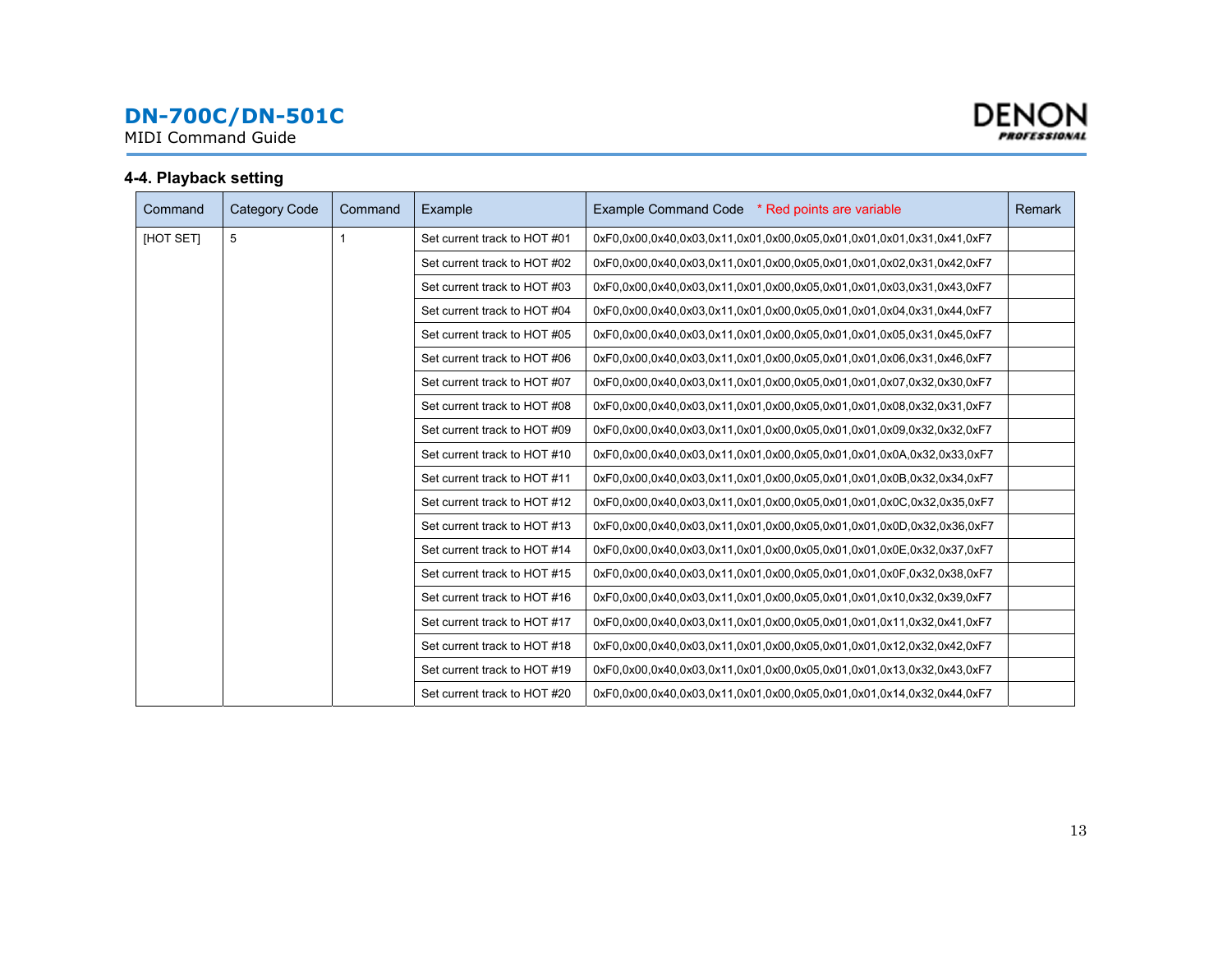MIDI Command Guide



| Command          | <b>Category Code</b> | Command        | Example                    | Example Command Code * Red points are variable                                                                         | Remark |
|------------------|----------------------|----------------|----------------------------|------------------------------------------------------------------------------------------------------------------------|--------|
|                  |                      |                |                            |                                                                                                                        |        |
| [HOT SET]        | 5                    | $\overline{2}$ | Set track #0010 to HOT #01 | 0xF0.0x00.0x40.0x03.0x11.0x01.0x00.0x05.0x02.0x05.0x01.0x30.0x30.0x31.0x30.0<br>x45.0x30.0xF7                          | $*1$   |
|                  |                      |                | Set track #0009 to HOT #01 | 0xF0.0x00.0x40.0x03.0x11.0x01.0x00.0x05.0x02.0x05.0x01.0x30.0x30.0x30.0x39.0<br>x45,0x38,0xF7                          |        |
|                  |                      |                | Set track #0008 to HOT #01 | 0xF0.0x00.0x40.0x03.0x11.0x01.0x00.0x05.0x02.0x05.0x01.0x30.0x30.0x30.0x38.0<br>x45,0x37,0xF7                          |        |
| <b>IHOT RMVI</b> | 5                    | 3              | Remove HOT #01             | 0xF0.0x00.0x40.0x03.0x11.0x01.0x00.0x05.0x03.0x01.0x01.0x31.0x43.0xF7                                                  |        |
|                  |                      |                | Remove HOT #02             | 0xF0.0x00.0x40.0x03.0x11.0x01.0x00.0x05.0x03.0x01.0x02.0x31.0x44.0xF7                                                  |        |
|                  |                      |                | Remove HOT #03             | 0xF0.0x00.0x40.0x03.0x11.0x01.0x00.0x05.0x03.0x01.0x03.0x31.0x45.0xF7                                                  |        |
|                  |                      |                | Remove HOT #04             | 0xF0.0x00.0x40.0x03.0x11.0x01.0x00.0x05.0x03.0x01.0x04.0x31.0x46.0xF7                                                  |        |
|                  |                      |                | Remove HOT #05             | 0xF0.0x00.0x40.0x03.0x11.0x01.0x00.0x05.0x03.0x01.0x05.0x32.0x30.0xF7                                                  |        |
|                  |                      |                | Remove HOT #06             | 0xF0.0x00.0x40.0x03.0x11.0x01.0x00.0x05.0x03.0x01.0x06.0x32.0x31.0xF7                                                  |        |
|                  |                      |                | Remove HOT #07             | 0xF0.0x00.0x40.0x03.0x11.0x01.0x00.0x05.0x03.0x01.0x07.0x32.0x52.0xF7                                                  |        |
|                  |                      |                | Remove HOT #08             | 0xF0.0x00.0x40.0x03.0x11.0x01.0x00.0x05.0x03.0x01.0x08.0x32.0x33.0xF7                                                  |        |
|                  |                      |                | Remove HOT #09             | 0xF0.0x00.0x40.0x03.0x11.0x01.0x00.0x05.0x03.0x01.0x09.0x32.0x34.0xF7                                                  |        |
|                  |                      |                | Remove HOT #10             | 0xF0.0x00.0x40.0x03.0x11.0x01.0x00.0x05.0x03.0x01.0x0A.0x32.0x35.0xF7                                                  |        |
|                  |                      |                | Remove HOT #11             | 0xF0.0x00.0x40.0x03.0x11.0x01.0x00.0x05.0x03.0x01.0x0B.0x32.0x36.0xF7                                                  |        |
|                  |                      |                | Remove HOT #12             | 0xF0.0x00.0x40.0x03.0x11.0x01.0x00.0x05.0x03.0x01.0x0C.0x32.0x37.0xF7                                                  |        |
|                  |                      |                | Remove HOT #13             | 0xF0.0x00.0x40.0x03.0x11.0x01.0x00.0x05.0x03.0x01.0x0D.0x32.0x38.0xF7                                                  |        |
|                  |                      |                | Remove HOT #14             | 0xF0.0x00.0x40.0x03.0x11.0x01.0x00.0x05.0x03.0x01.0x0E.0x32.0x39.0xF7                                                  |        |
|                  |                      |                | Remove HOT #15             | 0xF0.0x00.0x40.0x03.0x11.0x01.0x00.0x05.0x03.0x01.0x0F.0x32.0x41.0xF7                                                  |        |
|                  |                      |                | Remove HOT #16             | 0xF0.0x00.0x40.0x03.0x11.0x01.0x00.0x05.0x03.0x01.0x10.0x32.0x42.0xF7                                                  |        |
|                  |                      |                | Remove HOT #17             | 0xF0.0x00.0x40.0x03.0x11.0x01.0x00.0x05.0x03.0x01.0x11.0x32.0x43.0xF7                                                  |        |
|                  |                      |                | Remove HOT #18             | 0xF0.0x00.0x40.0x03.0x11.0x01.0x00.0x05.0x03.0x01.0x12.0x32.0x44.0xF7                                                  |        |
|                  |                      |                | Remove HOT #19             | 0xF0.0x00.0x40.0x03.0x11.0x01.0x00.0x05.0x03.0x01.0x13.0x32.0x45.0xF7                                                  |        |
|                  |                      |                | Remove HOT #20             | 0xF0.0x00.0x40.0x03.0x11.0x01.0x00.0x05.0x03.0x01.0x14.0x32.0x46.0xF7                                                  |        |
| <b>IHOT IN 1</b> | 5                    | $\overline{7}$ | Set 000:01:23 to HOT #01   | 0xF0.0x00.0x40.0x03.0x11.0x01.0x00.0x05.0x07.0x0A.0x01.0x30.0x30.0x30.0x3a.<br>0x30,0x31,0x3b,0x32,0x33,0x46,0x34,0xF7 | $*2$   |

\* 1 The parameter and checksum (written in red) are variable. The first byte is the hot list number (hexadecimal). The second byte to fifth byte is the track number ("0000" to "2000" in

ASCII).

\* 2 The parameter and checksum (written in red) are variable. The first byte is the hot list number (hexadecimal). The time information after that is in ASCII ( "000:00;00" to "999:59;74").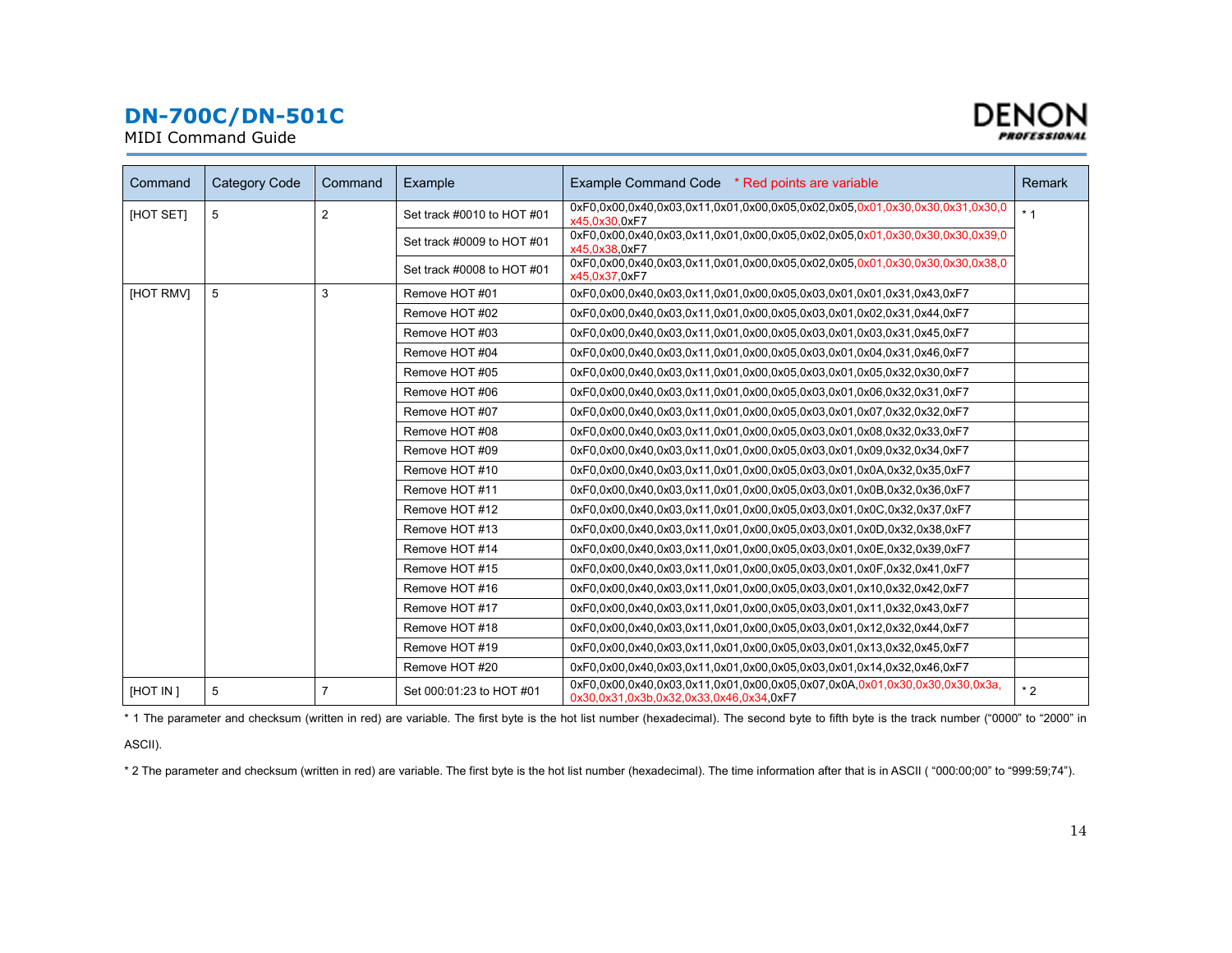MIDI Command Guide



| Command                  | Category<br>Code | Command | Example                                  | <b>Example Command Code</b><br>* Red points are variable                                                                                                                                                             | <b>Remark</b> |
|--------------------------|------------------|---------|------------------------------------------|----------------------------------------------------------------------------------------------------------------------------------------------------------------------------------------------------------------------|---------------|
| [PRG INS]                | 5                | 11      | Insert current track to<br>program #0001 | 0xF0.0x00.0x40.0x03.0x11.0x01.0x00.0x05.0x0B.0x04.0x30.0x30.0x30.0x31.0x45.0x37.0xF7                                                                                                                                 | $*1$          |
| [PRG INS]                | 5                | 12      | Insert track #1 to<br>Program #0001      | 0xF0,0x00,0x40,0x03,0x11,0x01,0x00,0x05,0x0C,0x08,0x30,0x30,0x30,0x31,0x30,0x30,0x30,0x31,  *2<br>0x41,0x44,0xF7                                                                                                     |               |
| <b>IPRG RMVI</b>         | 5                | 13      | Remove program<br>#0001                  | 0xF0.0x00.0x40.0x03.0x11.0x01.0x00.0x05.0x0D.0x04.0x30.0x30.0x30.0x31.0x45.0x39.0xF7                                                                                                                                 | $*1$          |
| <b>ISET CUR FDRI</b>     | 5                | 17      | Set Current folder<br>USB:¥¥MPGLANG1     | 0xF0.0x00.0x40.0x03.0x11.0x01.0x00.0x05.0x11.0x1C.0x35.0x35.0x35.0x33.0x34.0x32.0x33.0x41.<br>0x35,0x43,0x35,0x43,0x34,0x44,0x35,0x30,0x34,0x37,0x34,0x43,0x34,0x31,0x34,0x45,0x34,0x37,<br>0x33,0x31,0x34,0x43,0xF7 | $*3$          |
| <b>ISET CUR FDR FWDI</b> | $\overline{5}$   | 18      |                                          | 0xF0.0x00.0x40.0x03.0x11.0x01.0x00.0x05.0x12.0x00.0x32.0x39.0xF7                                                                                                                                                     |               |
| <b>ISET CUR FDR REVI</b> | <b>5</b>         | 19      |                                          | 0xF0.0x00.0x40.0x03.0x11.0x01.0x00.0x05.0x13.0x00.0x32.0x41.0xF7                                                                                                                                                     |               |
| <b>ISET CUR FILI</b>     | 5                | 20      | 0001                                     | 0xF0.0x00.0x40.0x03.0x11.0x01.0x00.0x05.0x14.0x04.0x30.0x30.0x30.0x31.0x46.0x30.0xF7                                                                                                                                 | $*1$          |
| <b>IPITCH SW XXXI</b>    | 5                | 21      | Pitch On                                 | 0xF0.0x00.0x40.0x03.0x11.0x01.0x00.0x05.0x15.0x01.0x01.0x32.0x45.0xF7                                                                                                                                                |               |
|                          |                  |         | Pitch Off                                | 0xF0.0x00.0x40.0x03.0x11.0x01.0x00.0x05.0x15.0x01.0x00.0x32.0x44.0xF7                                                                                                                                                |               |
| [PITCH VAL]              | 5                | 22      | Pitch +12.3%                             | 0xF0,0x00,0x40,0x03,0x11,0x01,0x00,0x05,0x16,0x06,0x00,0x30,0x31,0x32,0x33,0x30,0x32,0x39,<br>0xF7                                                                                                                   |               |
|                          |                  |         | Pitch -12.3%                             | 0xF0.0x00.0x40.0x03.0x11.0x01.0x00.0x05.0x16.0x06.0x01.0x30.0x31.0x32.0x33.0x30.0x32.0x41.<br>0xF7                                                                                                                   |               |
|                          |                  |         | Pitch 0.0%                               | 0xF7                                                                                                                                                                                                                 |               |
| <b>IKEY SWI</b>          | 5                | 25      | Master Key On                            | 0xF0.0x00.0x40.0x03.0x11.0x01.0x00.0x05.0x19.0x01.0x01.0x33.0x32.0xF7                                                                                                                                                |               |
|                          |                  |         | Master Key Off                           | 0xF0.0x00.0x40.0x03.0x11.0x01.0x00.0x05.0x19.0x01.0x00.0x33.0x31.0xF7                                                                                                                                                |               |
| [PITCH UP LOW]           | 5                | 27      |                                          | 0xF0.0x00.0x40.0x03.0x11.0x01.0x00.0x05.0x1B.0x00.0x33.0x32.0xF7                                                                                                                                                     |               |
| <b>FITCH UP MIDI</b>     | 5                | 28      |                                          | 0xF0.0x00.0x40.0x03.0x11.0x01.0x00.0x05.0x1C.0x00.0x33.0x33.0xF7                                                                                                                                                     |               |
| <b>IPITCH UP HIL</b>     | 5                | 29      |                                          | 0xF0.0x00.0x40.0x03.0x11.0x01.0x00.0x05.0x1D.0x00.0x33.0x34.0xF7                                                                                                                                                     |               |
| <b>FITCH DN LOWI</b>     | 5                | 30      |                                          | 0xF0.0x00.0x40.0x03.0x11.0x01.0x00.0x05.0x1E.0x00.0x33.0x35.0xF7                                                                                                                                                     |               |
| [PITCH DN MID]           | 5                | 31      |                                          | 0xF0.0x00.0x40.0x03.0x11.0x01.0x00.0x05.0x1F.0x00.0x33.0x36.0xF7                                                                                                                                                     |               |
| <b>IPITCH DN HII</b>     | 5                | 32      |                                          | 0xF0.0x00.0x40.0x03.0x11.0x01.0x00.0x05.0x20.0x00.0x33.0x37.0xF7                                                                                                                                                     |               |

\* 1 The parameter and checksum (written in red) are variable. The first 4 bytes are the insert position ("0000" to "0099" in ASCII).

\* 2 The parameter and checksum (written in red) are variable. The first 4 bytes are the insert position ( "0000" to "0099" in ASCII). The file number ("0000" to "2000" in ASCII) follows it.

\* 3 The parameter and checksum (written in red) are variable. The file name format is referred to File Operation.

\* 4 The parameter and checksum (written in red) are variable. The parameter should be as below:

Byte 1: 0:Plus / 1:Minus Byte 2 to Byte 5: 10 times the value of the pitch in ASCII (e.g., "+1.23" is "0x00,0x31,0x32,0x33").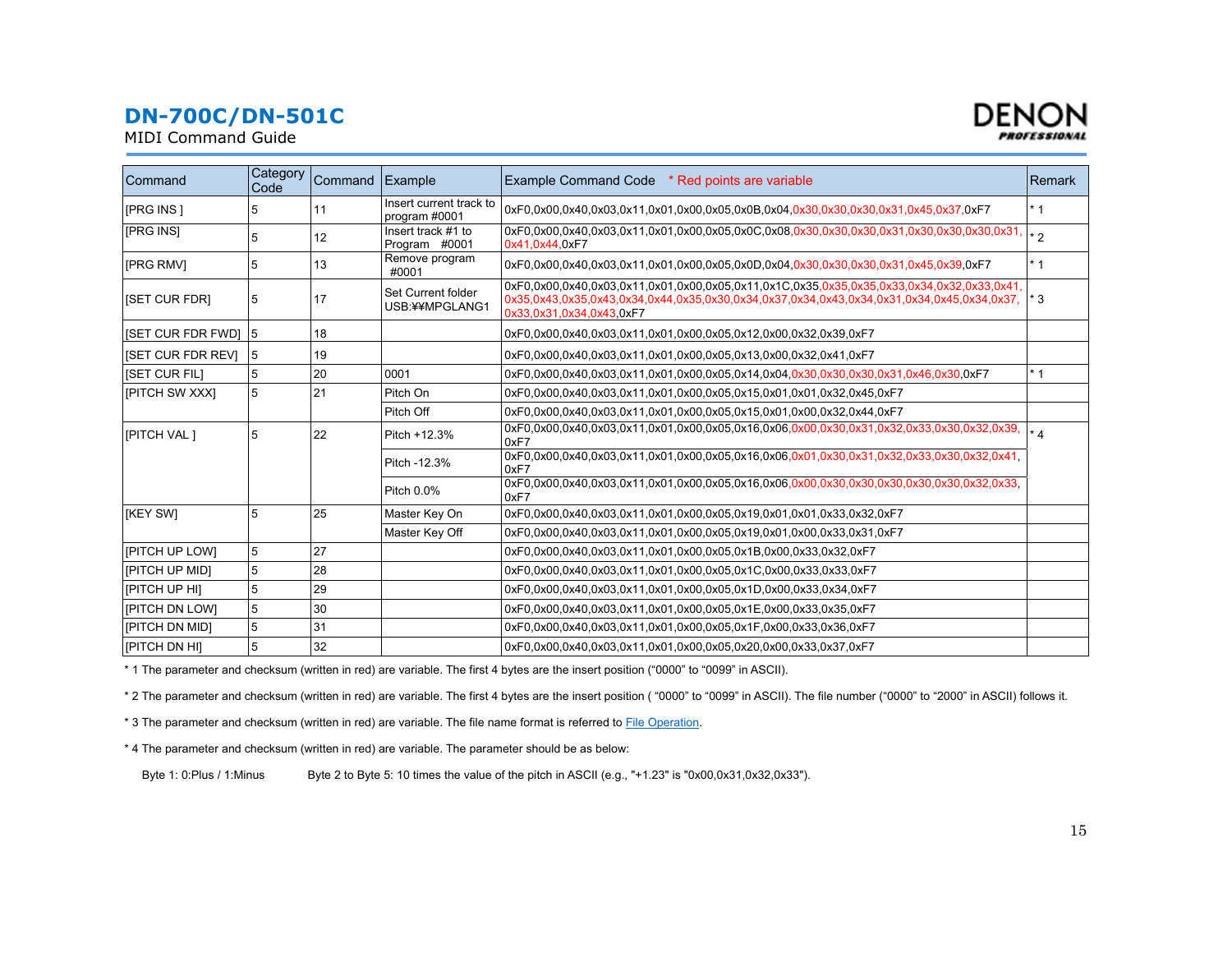



| Command                                        | Category Code Command Example |    |                                                             | Example Command Code * Red points are variable                                                                                                                                     | Remark          |
|------------------------------------------------|-------------------------------|----|-------------------------------------------------------------|------------------------------------------------------------------------------------------------------------------------------------------------------------------------------------|-----------------|
| <b>ISET AB1</b>                                |                               | 33 | Set AB loop<br>A point = $000:01:00$<br>B point = 000:02:00 | 0xF0.0x00.0x40.0x03.0x11.0x01.0x00.0x05.0x21.0x12.0x30.0x30.0x30.0x3A.0x30.0x31.<br>0x3B,0x30,0x30,0x30,0x30,0x30,0x3A,0x30,0x32,0x3B,0x30,0x30,0x44,0x37,0xF7                     | $\cdot$ $\cdot$ |
|                                                |                               |    | Set AB loop<br>B point = 000:05:00                          | 0xF0.0x00.0x40.0x03.0x11.0x01.0x00.0x05.0x21.0x12.0x30.0x30.0x30.0x3A.0x30.0x31.<br>A point = 000:01:00 0x3B,0x30,0x30,0x30,0x30,0x30,0x3A,0x30,0x35,0x3B,0x30,0x30,0x44,0x41,0xF7 |                 |
| <b>ISET CUR MEDIA XXXI</b> $\left _{5}\right $ |                               | 34 | USB                                                         | .0xF0.0x00.0x40.0x03.0x11.0x01.0x00.0x05.0x22.0x04.0x30.0x30.0x30.0x30.0x46.0x44<br>0xF7                                                                                           |                 |
|                                                |                               |    | CD                                                          | .0xF0.0x00.0x40.0x03.0x11.0x01.0x00.0x05.0x22.0x04.0x30.0x30.0x30.0x31.0x46.0x45<br>0xF7                                                                                           |                 |
|                                                |                               |    | iPad                                                        | .0xF0.0x00.0x40.0x03.0x11.0x01.0x00.0x05.0x22.0x04.0x30.0x30.0x30.0x32.0x46.0x46<br>0xF7                                                                                           |                 |
|                                                |                               |    | <b>Net</b>                                                  | .00xF0.0x00.0x40.0x03.0x11.0x01.0x00.0x05.0x22.0x04.0x30.0x30.0x30.0x33.0x30.0x30<br>10xF7                                                                                         |                 |

\* 1 The parameter and checksum (written in red) are variable. The first 9 bytes are the A point time information in ASCII ("000:00;00" to "999:59;74"). The B point time information follows it

with the same format.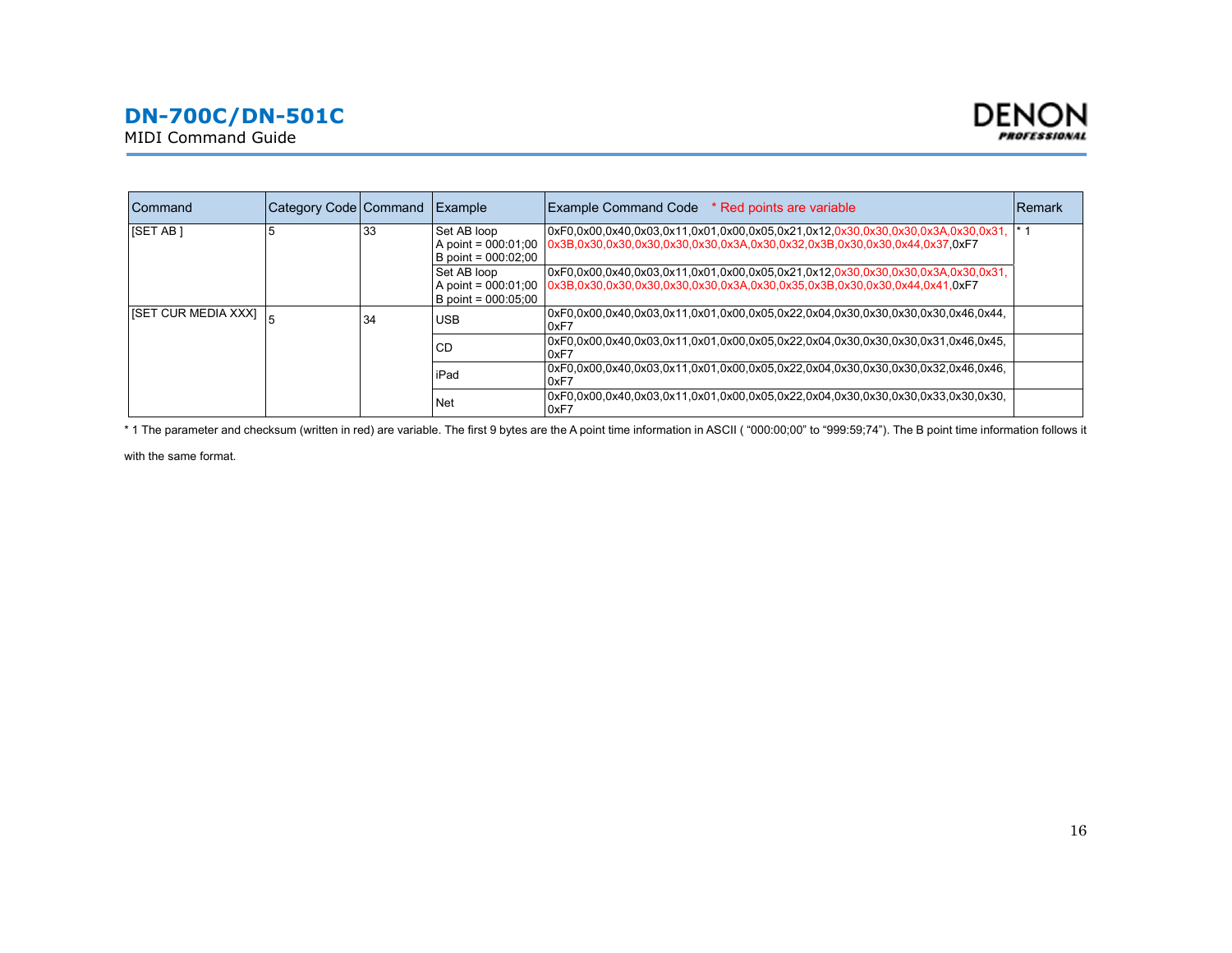<span id="page-16-0"></span>MIDI Command Guide



#### **4-5. Device setting**

| Command                    | <b>Category Code</b> | Command Example |                     | Example Command Code * Red points are variable                                                                                                                                                                                                                                                                               | <b>Remark</b> |
|----------------------------|----------------------|-----------------|---------------------|------------------------------------------------------------------------------------------------------------------------------------------------------------------------------------------------------------------------------------------------------------------------------------------------------------------------------|---------------|
| [DIMMER XXX]               |                      |                 | Dimmer 100%         | 0xF0.0x00.0x40.0x03.0x11.0x01.0x00.0x07.0x01.0x01.0x01.0x31.0x43.0xF7                                                                                                                                                                                                                                                        |               |
|                            |                      |                 | Dimmer 75%          | 0xF0.0x00.0x40.0x03.0x11.0x01.0x00.0x07.0x01.0x01.0x02.0x31.0x44.0xF7                                                                                                                                                                                                                                                        |               |
|                            |                      |                 | Dimmer 50%          | 0xF0.0x00.0x40.0x03.0x11.0x01.0x00.0x07.0x01.0x01.0x03.0x31.0x45.0xF7                                                                                                                                                                                                                                                        |               |
|                            |                      |                 | Dimmer 25%          | 0xF0.0x00.0x40.0x03.0x11.0x01.0x00.0x07.0x01.0x01.0x04.0x31.0x46.0xF7                                                                                                                                                                                                                                                        |               |
|                            |                      |                 | Dimmer 0%           | 0xF0.0x00.0x40.0x03.0x11.0x01.0x00.0x07.0x01.0x01.0x05.0x32.0x30.0xF7                                                                                                                                                                                                                                                        |               |
| [LOCK XXX]                 |                      |                 |                     | 0xF0.0x00.0x40.0x03.0x11.0x01.0x00.0x07.0x02.0x01.0x01.0x31.0x44.0xF7                                                                                                                                                                                                                                                        |               |
| <b>[PRESET X: Y]</b>       |                      | 3               | Shift Mde= LOCK     | 0x32.0xF7                                                                                                                                                                                                                                                                                                                    | $*1$          |
| [PRESET ALL CHG]           |                      |                 | (A   1)             | .0xF0.0x00.0x40.0x03.0x11.0x01.0x00.0x07.0x04.0x30.0x30.0x31.0x30.0x31.0x30.0x31.0x30<br>0x31,0x30,0x31,0x30,0x31,0x30,0x31,0x30,0x31,0x30,0x31,0x30,0x31,0x30,0x31,0x30,0x31,<br>.0x30.0x31.0x30.0x31.0x30.0x31.0x30.0x31.0x30.0x31.0x30.0x31.0x30.0x31.0x30.0x31.0x30<br>0x31.0x30.0x31.0x30.0x31.0x30.0x31.0x36.0x35.0xF7 | $*1$          |
| <b>IPRESET DEFAULT</b>     | $\overline{7}$       | 5               |                     | 0xF0.0x00.0x40.0x03.0x11.0x01.0x00.0x07.0x05.0x00.0x31.0x45.0xF7                                                                                                                                                                                                                                                             |               |
| [PRESET LOAD]              |                      | 6               | File name = default | 0xF0.0x00.0x40.0x03.0x11.0x01.0x00.0x07.0x06.0x00.0x31.0x46.0xF7                                                                                                                                                                                                                                                             |               |
| <b>IPRESET SAVEI</b>       |                      |                 | File name = default | 0xF0.0x00.0x40.0x03.0x11.0x01.0x00.0x07.0x07.0x00.0x32.0x30.0xF7                                                                                                                                                                                                                                                             |               |
| <b>ISET MAC ADDRI</b>      |                      | 8               | 00-05-CD-12-00-70   | 0xF0.0x00.0x40.0x03.0x11.0x01.0x00.0x07.0x08.0x0C.0x30.0x30.0x30.0x35.0x43.0x44.0x31<br>.0x32.0x30.0x30.0x37.0x30.0x41.0x33.0xF7                                                                                                                                                                                             | $*2$          |
| [GET MAC ADDR]             | 17                   | 9               |                     | 0xF0.0x00.0x40.0x03.0x11.0x01.0x00.0x07.0x09.0x00.0x32.0x32.0xF7                                                                                                                                                                                                                                                             |               |
| <b>ISYSCFG X YI</b>        |                      | 10              | System config 0:0   | 0x39.0xF7                                                                                                                                                                                                                                                                                                                    | $*3$          |
| <b>ISYSCFG ALL CHGI</b>    |                      | 11              | (A   1)             | 0xF0,0x00,0x40,0x03,0x11,0x01,0x00,0x07,0x0B,0x22,0x30,0x31,0x30,0x31,0x30,0x31,0x30,                                                                                                                                                                                                                                        | $*_{4}$       |
| <b>ISYSCFG DEFAULTI 17</b> |                      | 12              |                     | 0xF0.0x00.0x40.0x03.0x11.0x01.0x00.0x07.0x0C.0x00.0x32.0x35.0xF7                                                                                                                                                                                                                                                             |               |

\* 1 The parameter and checksum (written in red) are variable. The first 2 bytes are Parameter 1 ("00" to "27" in ASCII). Parameter 2 follows ("0000" to "001D" in ASCII). Parameter 1 and 2

are specified in the following table.

\* 2 The parameter and checksum (written in red) are variable. Parameter 2 is stored each in 2 bytes.

\* 3 The parameter and checksum (written in red) are variable. The Mac address is specified 8 bytes ASCII strings

\* 4 The parameter and checksum (written in red) are variable. The first 2 bytes is the SYSCFG index num. (It is "00" to "08" in ASCII). The value ("0000" to "0004" in ASCII) follows it.

\* 5 The parameter and checksum (written in red) are variable. The parameter 2 is stored each in 2 bytes.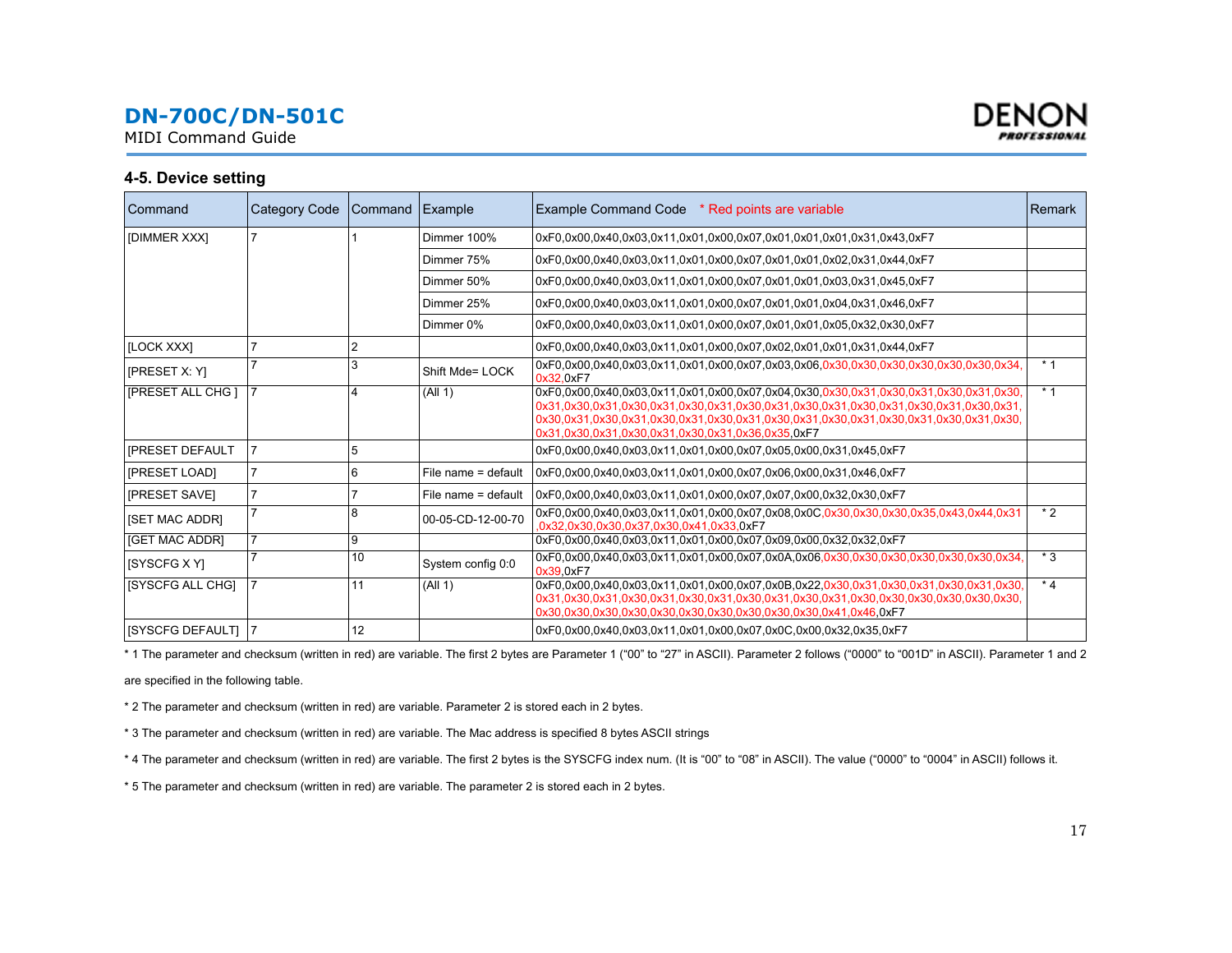MIDI Command Guide



|                |                         | <b>Parameter 2</b> |                                                           |                   |              |                 |                |                |                |  |
|----------------|-------------------------|--------------------|-----------------------------------------------------------|-------------------|--------------|-----------------|----------------|----------------|----------------|--|
| Parameter 1    | Item                    | $\mathbf{0}$       | $\mathbf{1}$                                              | $\mathbf{2}$      | $\mathbf{3}$ | 4               | 5              | $6\phantom{1}$ | $\overline{7}$ |  |
| $\pmb{0}$      | Shift Mode              | Lock               | Momentary                                                 |                   |              |                 |                |                |                |  |
| $\mathbf{1}$   | Power On                | Stop               | Resume Play                                               | <b>Play First</b> |              |                 |                |                |                |  |
| $\overline{2}$ | Play Range              | All                | Folder                                                    |                   |              |                 |                |                |                |  |
| $\mathbf{3}$   | Play Mode               | Single             | Contnuous                                                 |                   |              |                 |                |                |                |  |
| 4              | Random                  | Off                | On                                                        |                   |              |                 |                |                |                |  |
| $5\phantom{1}$ | Program                 | Off                | On                                                        |                   |              |                 |                |                |                |  |
| 6              | Finish Mode             | Stop               | Next                                                      | Recue             |              |                 |                |                |                |  |
| $\overline{7}$ | Repeat                  | Off                | On                                                        |                   |              |                 |                |                |                |  |
| 8              | Auto Cue                | Off                | $-48dB$                                                   | $-42dB$           | $-36dB$      |                 |                |                |                |  |
| 9              | Skip Back               |                    | 0.5sec to 60sec (0.5sec step) $0:0.5$ sec $\sim$ 29:60sec |                   |              |                 |                |                |                |  |
| 10             | Search Mode             | Normal             | Silent                                                    |                   |              |                 |                |                |                |  |
| 11             | Auto Fade In            | Off                | $0.5$ sec                                                 | 1.0sec            | 3.0sec       |                 |                |                |                |  |
| 12             | Auto Fade Out           | Off                | $0.5$ sec                                                 | 1.0sec            | 3.0sec       |                 |                |                |                |  |
| 13             | <b>Start Delay</b>      | Off                | 100msec                                                   | 200msec           | 300msec      |                 |                |                |                |  |
| 14             | End Of Message          | Off                | 0sec                                                      | 5sec              | 10sec        | 15sec           | 20sec          | 30sec          | 60sec          |  |
| 15             | <b>Next Trk Reserve</b> | Off                | On                                                        |                   |              |                 |                |                |                |  |
| 16             | Master Key              | Off                | On                                                        |                   |              |                 |                |                |                |  |
| 17             | Dimmer                  | Off                | On                                                        |                   |              |                 |                |                |                |  |
| 18             | <b>Display Dimmer</b>   | 100%               | 75%                                                       | 50%               | 25%          | 0%              |                |                |                |  |
| 19             | <b>LED Dimmer</b>       | 100%               | 75%                                                       | 50%               | 25%          |                 |                |                |                |  |
| 20             | Screen Saver            | Off                | On                                                        |                   |              |                 |                |                |                |  |
| 21             | Remain Time Mode        | Track              | Total                                                     |                   |              |                 |                |                |                |  |
| 22             | Fader Start             | Play               | Play-Pause                                                | Play-Next         | Play&Lock    | Play&Lock-Pause | Play&Lock-Next |                |                |  |
| 23             | Para Rem Mode           | HotStart           | HotCue                                                    |                   |              |                 |                |                |                |  |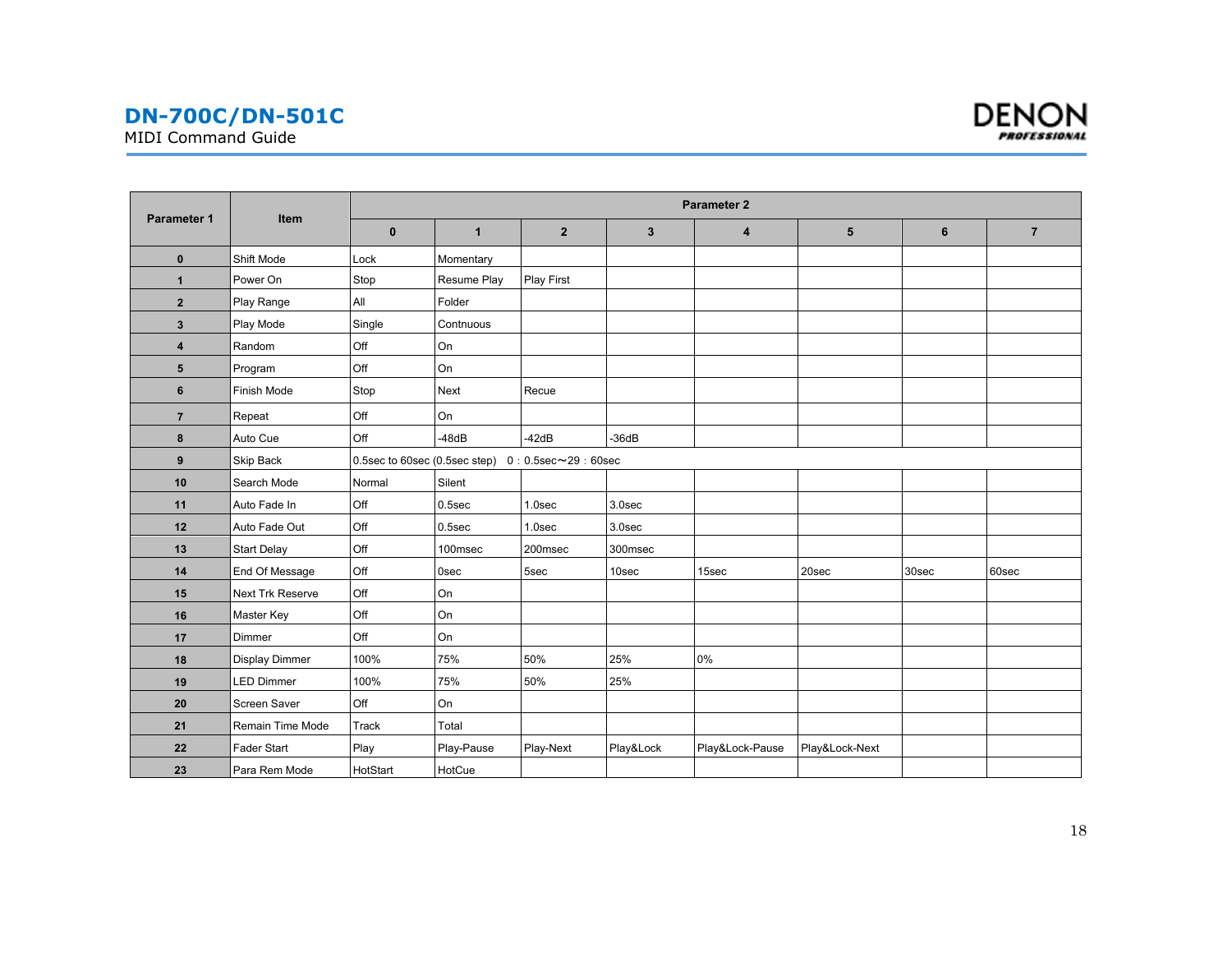



|                | <b>Item</b>             | Parameter <sub>2</sub>     |           |                   |                   |                   |  |  |
|----------------|-------------------------|----------------------------|-----------|-------------------|-------------------|-------------------|--|--|
| Parameter1     |                         | $\mathbf 0$                |           | $\mathbf{2}$      | 3                 | 4                 |  |  |
| $\bf{0}$       | Mono                    | Off                        | On        |                   |                   |                   |  |  |
|                | Volume Output           | Fixed(0dB)                 | Variable  |                   |                   |                   |  |  |
| $\overline{2}$ | <b>Output Rate</b>      | Auto                       | 44.1k     | 48k               |                   |                   |  |  |
| 3              | Auto Sleep              | Off                        | 30sec     | 10 <sub>min</sub> | 20 <sub>min</sub> | 30 <sub>min</sub> |  |  |
| 4              | <b>IR Remote</b>        | Off                        | On        |                   |                   |                   |  |  |
| 5              | Ref(XLR/RCA)            | +24dBu/+10dBV +20dBu/+6dBV |           | +18dBu/+4dBV      | +6dBV/+6dBV       |                   |  |  |
| 6              | <b>Display Contrast</b> |                            | 2         | 3                 | 4                 | 5                 |  |  |
|                | Serial Bit Rate         | 9600                       | 38400     |                   |                   |                   |  |  |
| 8              | Serial Protocol         | <b>MIDI</b>                | <b>RC</b> |                   |                   |                   |  |  |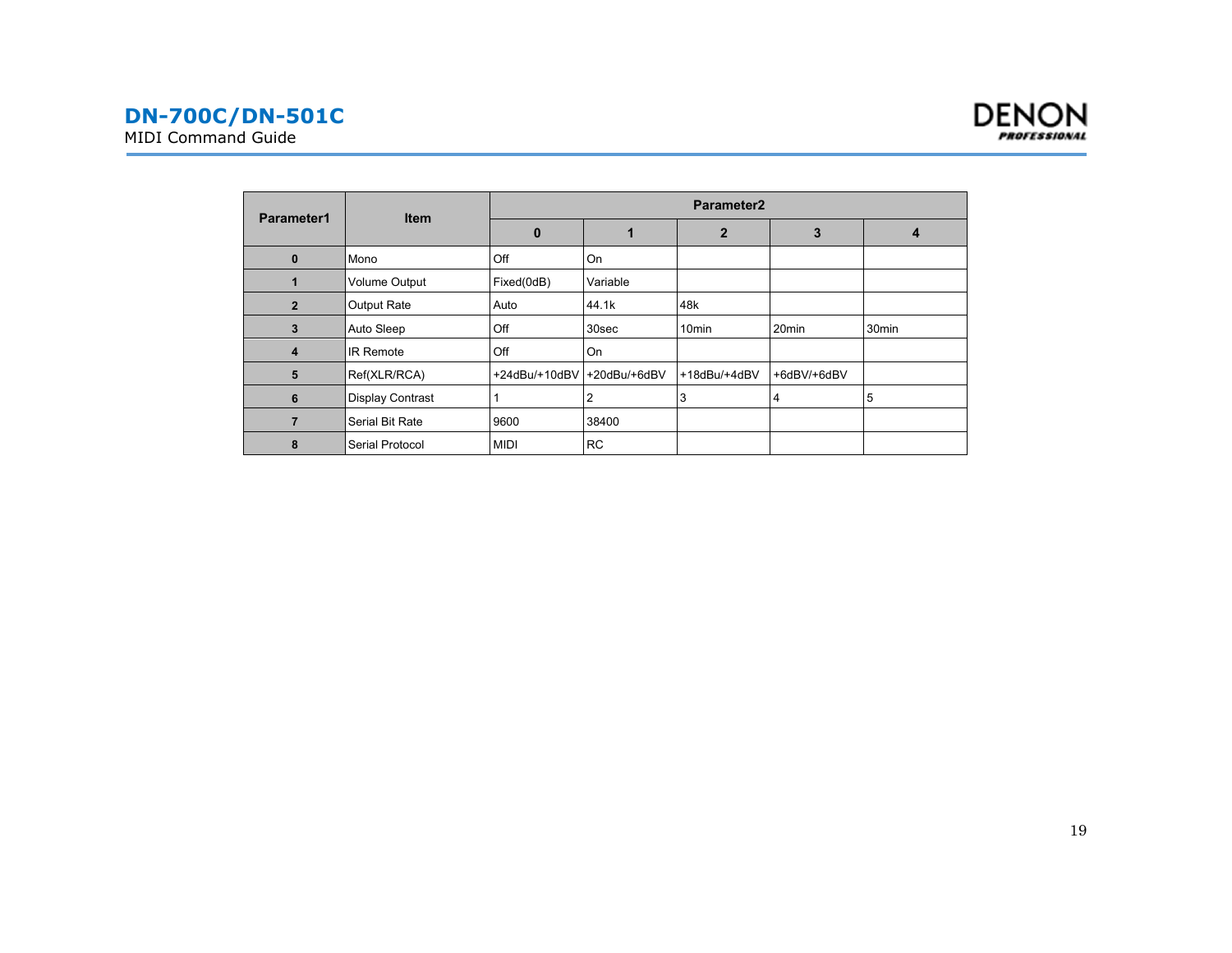<span id="page-19-0"></span>MIDI Command Guide



#### **4-6. Playback status**

| Command               | Category<br>Code | Command        | Example                         | Example Command Code * Red points are variable                                       | Remark |
|-----------------------|------------------|----------------|---------------------------------|--------------------------------------------------------------------------------------|--------|
| [GET TRP STAT]        | 9                |                | Get transport status            | 0xF0.0x00.0x40.0x03.0x11.0x01.0x00.0x09.0x01.0x00.0x31.0x43.0xF7                     |        |
| [GET CUR FDR]         | 9                | $\overline{2}$ | Get current folder              | 0xF0.0x00.0x40.0x03.0x11.0x01.0x00.0x09.0x02.0x00.0x31.0x44.0xF7                     |        |
| [GET ELP TIME]        | 9                | 3              | Get elapse time                 | 0xF0.0x00.0x40.0x03.0x11.0x01.0x00.0x09.0x03.0x00.0x31.0x45.0xF7                     |        |
| [GET REM TIME]        | 9                | 4              | Get remain time                 | 0xF0,0x00,0x40,0x03,0x11,0x01,0x00,0x09,0x04,0x00,0x31,0x46,0xF7                     |        |
| [GET CUR FILE]        | 9                | 5              | Get current file                | 0xF0.0x00.0x40.0x03.0x11.0x01.0x00.0x09.0x05.0x00.0x32.0x30.0xF7                     |        |
| <b>IGET CUR TRKI</b>  | 9                | 6              | <b>Get Current Track number</b> | 0xF0.0x00.0x40.0x03.0x11.0x01.0x00.0x09.0x06.0x00.0x32.0x31.0xF7                     |        |
| <b>IGET CUR IDXI</b>  | 9                | 7              | Get current index number        | 0xF0.0x00.0x40.0x03.0x11.0x01.0x00.0x09.0x07.0x00.0x32.0x32.0xF7                     |        |
| [GET CUR SIZE]        | 9                | 8              | Get current file size           | 0xF0,0x00,0x40,0x03,0x11,0x01,0x00,0x09,0x08,0x00,0x32,0x33,0xF7                     |        |
| [GET CUR LEN]         | 9                | 9              | Get current total time          | 0xF0,0x00,0x40,0x03,0x11,0x01,0x00,0x09,0x09,0x00,0x32,0x34,0xF7                     |        |
| <b>IGET CUR TITLI</b> | 9                | 10             | Get title name                  | 0xF0.0x00.0x40.0x03.0x11.0x01.0x00.0x09.0x0A.0x00.0x32.0x35.0xF7                     |        |
| <b>IGET CUR ARTI</b>  | 9                | 11             | Get artist name                 | 0xF0.0x00.0x40.0x03.0x11.0x01.0x00.0x09.0x0B.0x00.0x32.0x36.0xF7                     |        |
| <b>IGET CUR ALBMI</b> | 9                | 12             | Get album name                  | 0xF0.0x00.0x40.0x03.0x11.0x01.0x00.0x09.0x0C.0x00.0x32.0x37.0xF7                     |        |
| <b>IGET CUR CHI</b>   | 9                | 13             | Get channel number              | 0xF0.0x00.0x40.0x03.0x11.0x01.0x00.0x09.0x0D.0x00.0x32.0x38.0xF7                     |        |
| <b>IGET CUR FMTI</b>  | 9                | 14             | Get file format                 | 0xF0.0x00.0x40.0x03.0x11.0x01.0x00.0x09.0x0E.0x00.0x32.0x39.0xF7                     |        |
| [GET CUR SMP]         | 9                | 15             | Get sample rate                 | 0xF0.0x00.0x40.0x03.0x11.0x01.0x00.0x09.0x0F.0x00.0x32.0x41.0xF7                     |        |
| <b>IGET TAT TTLI</b>  | 9                | 16             | Get total track number          | 0xF0.0x00.0x40.0x03.0x11.0x01.0x00.0x09.0x10.0x00.0x32.0x42.0xF7                     |        |
| <b>IGET TAT FILI</b>  | 9                | 17             | Get track file name 0001        | 0xF0.0x00.0x40.0x03.0x11.0x01.0x00.0x09.0x11.0x04.0x30.0x30.0x30.0x31.0x46.0x31.0xF7 | $*1$   |
| <b>[GET CUE FILE]</b> | 9                | 18             | Get current file name           | 0xF0.0x00.0x40.0x03.0x11.0x01.0x00.0x09.0x12.0x00.0x32.0x44.0xF7                     |        |
| [GET CUE TRK]         | 9                | 19             | Get current track number        | 0xF0,0x00,0x40,0x03,0x11,0x01,0x00,0x09,0x13,0x00,0x32,0x45,0xF7                     |        |
| <b>IGET CUE TIMEI</b> | 9                | 20             | Get cue time                    | 0xF0.0x00.0x40.0x03.0x11.0x01.0x00.0x09.0x14.0x00.0x32.0x46.0xF7                     |        |
| [GET HOT NO]          | 9                | 21             | Get Hot Number                  | 0xF0,0x00,0x40,0x03,0x11,0x01,0x00,0x09,0x15,0x00,0x33,0x30,0xF7                     |        |
| [GET HOT FILE]        | 9                | 22             | Get file name of Hot start      | 0xF0,0x00,0x40,0x03,0x11,0x01,0x00,0x09,0x16,0x00,0x33,0x31,0xF7                     |        |

\* 1 The parameter and checksum (written in red) are variable. The first 4 bytes are the file number ("0000" to "2000" in ASCII).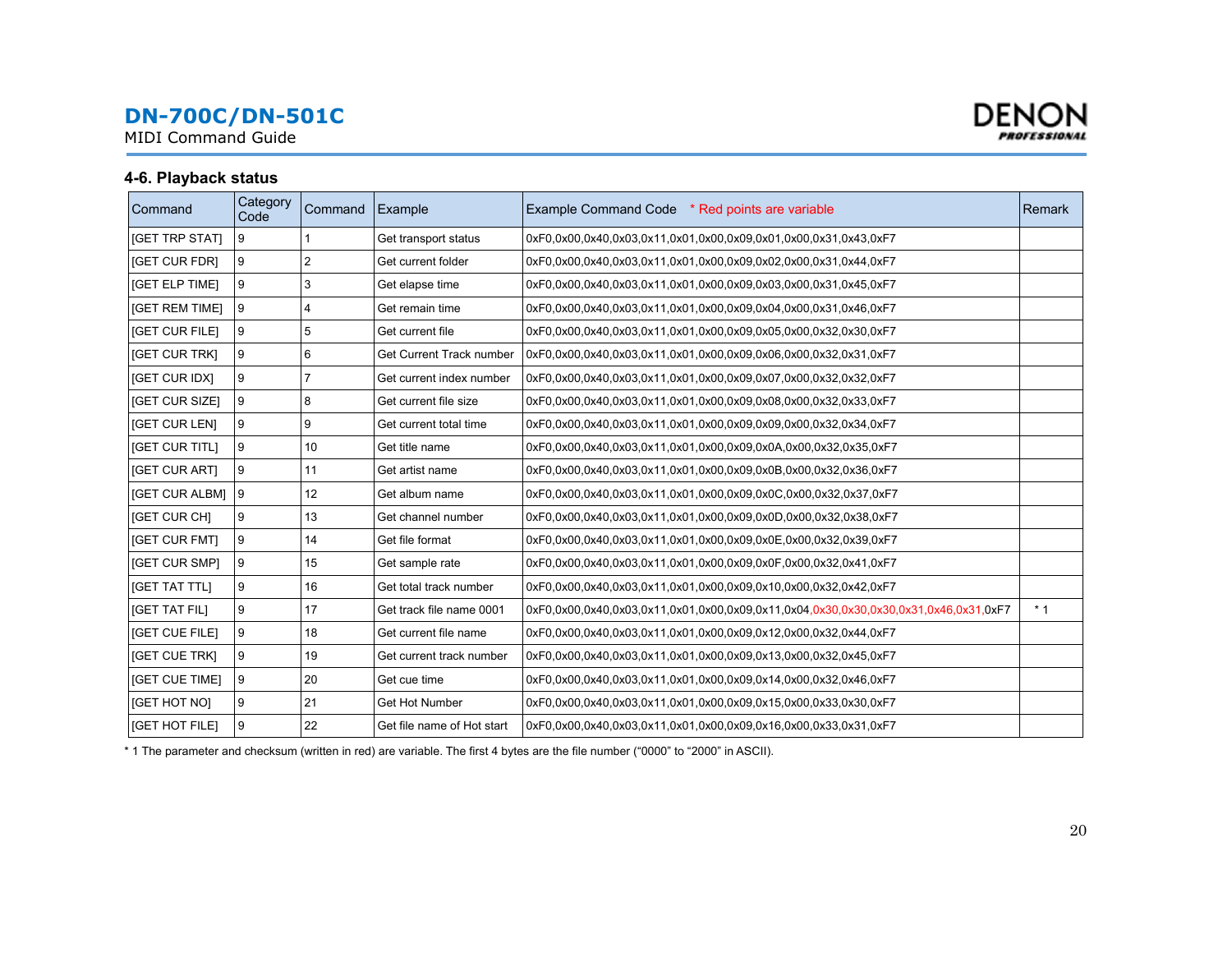

MIDI Command Guide

| Command           | Category Code | Command Example               |                                                                       | Example Command Code * Red points are variable                         | Remark |
|-------------------|---------------|-------------------------------|-----------------------------------------------------------------------|------------------------------------------------------------------------|--------|
| [GET HOT FILE XX] | 9             | 23                            | Get file name of Hot list #01                                         | 0xF0.0x00.0x03.0x11.0x01.0x00.0x09.0x17.0x01.0x01.0x33.0x34.0xF7       |        |
|                   |               |                               | Get file name of Hot list #02                                         | 0xF0.0x00.0x40.0x03.0x11.0x01.0x00.0x09.0x17.0x01.0x02.0x33.0x35.0xF7  |        |
|                   |               |                               | Get file name of Hot list #03                                         | 0xF0.0x00.0x40.0x03.0x11.0x01.0x00.0x09.0x17.0x01.0x03.0x33.0x36.0xF7  |        |
|                   |               |                               | Get file name of Hot list #04                                         | 0xF0.0x00.0x40.0x03.0x11.0x01.0x00.0x09.0x17.0x01.0x04.0x33.0x37.0xF7  |        |
|                   |               |                               | Get file name of Hot list #05                                         | 0xF0.0x00.0x40.0x03.0x11.0x01.0x00.0x09.0x17.0x01.0x05.0x33.0x38.0xF7  |        |
|                   |               |                               | Get file name of Hot list #06                                         | 0xF0.0x00.0x40.0x03.0x11.0x01.0x00.0x09.0x17.0x01.0x06.0x33.0x39.0xF7  |        |
|                   |               |                               | Get file name of Hot list #07                                         | 0xF0.0x00.0x40.0x03.0x11.0x01.0x00.0x09.0x17.0x01.0x07.0x33.0x41.0xF7  |        |
|                   |               |                               | Get file name of Hot list #08                                         | 0xF0.0x00.0x40.0x03.0x11.0x01.0x00.0x09.0x17.0x01.0x08.0x33.0x42.0xF7  |        |
|                   |               |                               | Get file name of Hot list #09                                         | 0xF0.0x00.0x40.0x03.0x11.0x01.0x00.0x09.0x17.0x01.0x09.0x33.0x43.0xF7  |        |
|                   |               |                               | Get file name of Hot list #10                                         | 0xF0.0x00.0x40.0x03.0x11.0x01.0x00.0x09.0x17.0x01.0x0A.0x33.0x44.0xF7  |        |
|                   |               | Get file name of Hot list #11 | 0xF0.0x00.0x40.0x03.0x11.0x01.0x00.0x09.0x17.0x01.0x0B.0x33.0x45.0xF7 |                                                                        |        |
|                   |               |                               | Get file name of Hot list #12                                         | 0xF0.0x00.0x40.0x03.0x11.0x01.0x00.0x09.0x17.0x01.0x0C.0x33.0x46.0xF7  |        |
|                   |               |                               | Get file name of Hot list #13                                         | 0xF0,0x00,0x40,0x03,0x11,0x01,0x00,0x09,0x17,0x01,0x0D,0x34,0x30,0xF7  |        |
|                   |               |                               | Get file name of Hot list #14                                         | 0xF0.0x00.0x40.0x03.0x11.0x01.0x00.0x09.0x17.0x01.0x0E.0x34.0x31.0xF7  |        |
|                   |               |                               | Get file name of Hot list #15                                         | 0xF0,0x00,0x40,0x03,0x11,0x01,0x00,0x09,0x17,0x01,0x0F,0x34,0x32,0xF7  |        |
|                   |               |                               | Get file name of Hot list #16                                         | 0xF0.0x00.0x40.0x03.0x11.0x01.0x00.0x09.0x17.0x01.0x10.0x34.0x33.0xF7  |        |
|                   |               |                               | Get file name of Hot list #17                                         | 0xF0,0x00,0x40,0x03,0x11,0x01,0x00,0x09,0x17,0x01,0x11,0x34,0x34,0xF7  |        |
|                   |               |                               | Get file name of Hot list #18                                         | 0xF0.0x00.0x40.0x03.0x11.0x01.0x00.0x09.0x17.0x01.0x12.0x34.0x35.0xF7  |        |
|                   |               |                               | Get file name of Hot list #19                                         | 0xF0,0x00,0x40,0x03,0x11,0x01,0x00,0x09,0x17,0x01,0x13,0x34,0x36,0xF7  |        |
|                   |               |                               | Get file name of Hot list #20                                         | 0xF0.0x00.0x40.0x03.0x11.0x01.0x00.0x09.0x17.0x01.0x14.0x34.0x37s.0xF7 |        |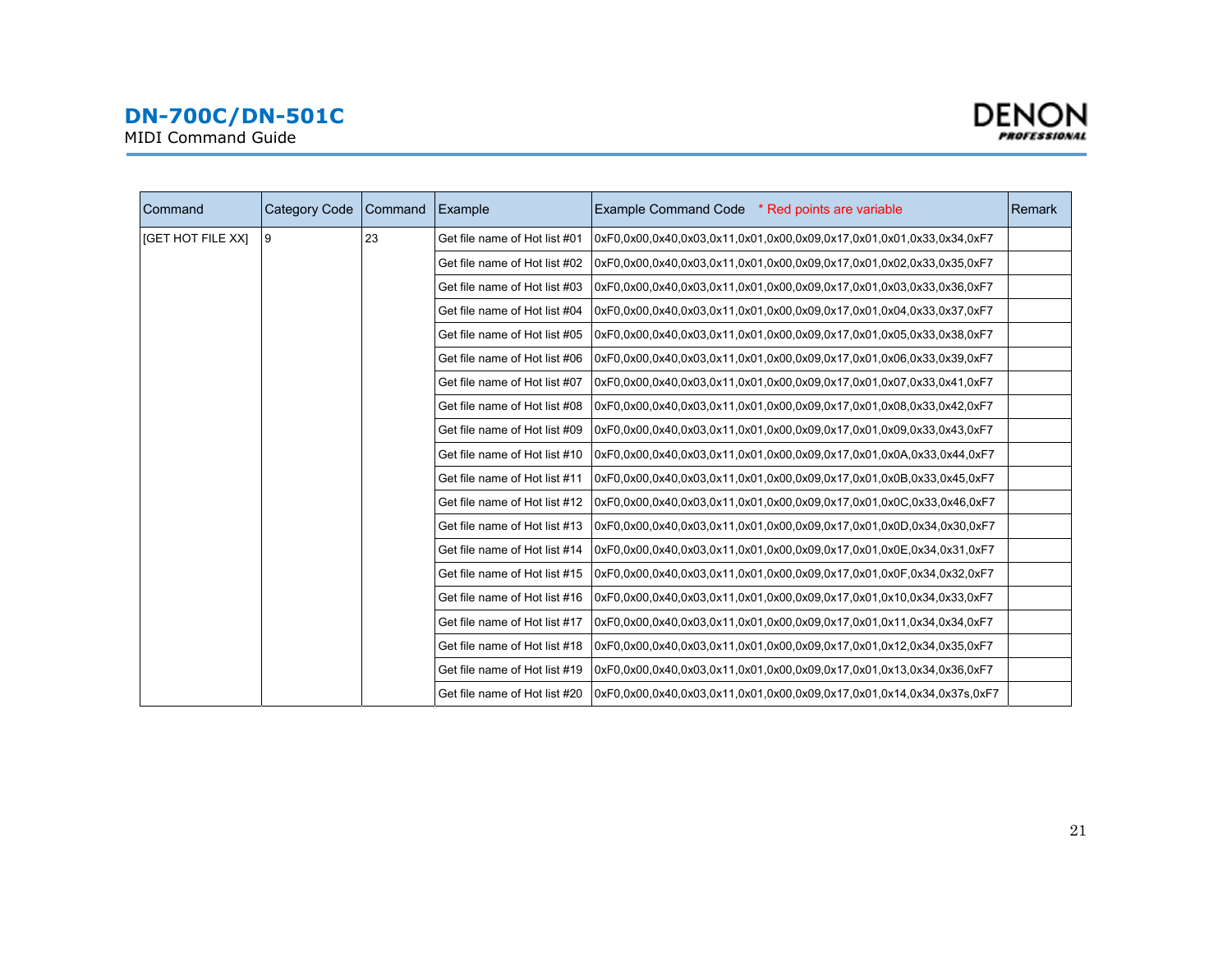MIDI Command Guide



| Command         | Category<br>Code | Command | Example                    | Example Command Code * Red points are variable                        | <b>Remark</b> |
|-----------------|------------------|---------|----------------------------|-----------------------------------------------------------------------|---------------|
| [GET HOT IN XX] | 9                | 24      | Get track number and       | 0xF0,0x00,0x40,0x03,0x11,0x01,0x00,0x09,0x18,0x01,0x01,0x33,0x35,0xF7 |               |
|                 |                  |         | start time code in HOT #01 |                                                                       |               |
|                 |                  |         | Get track number and       | 0xF0,0x00,0x40,0x03,0x11,0x01,0x00,0x09,0x18,0x01,0x02,0x33,0x36,0xF7 |               |
|                 |                  |         | start time code in HOT #02 |                                                                       |               |
|                 |                  |         | Get track number and       | 0xF0.0x00.0x40.0x03.0x11.0x01.0x00.0x09.0x18.0x01.0x03.0x33.0x37.0xF7 |               |
|                 |                  |         | start time code in HOT #03 |                                                                       |               |
|                 |                  |         | Get track number and       | 0xF0.0x00.0x40.0x03.0x11.0x01.0x00.0x09.0x18.0x01.0x04.0x33.0x38.0xF7 |               |
|                 |                  |         | start time code in HOT #04 |                                                                       |               |
|                 |                  |         | Get track number and       | 0xF0.0x00.0x40.0x03.0x11.0x01.0x00.0x09.0x18.0x01.0x05.0x33.0x39.0xF7 |               |
|                 |                  |         | start time code in HOT #05 |                                                                       |               |
|                 |                  |         | Get track number and       | 0xF0.0x00.0x40.0x03.0x11.0x01.0x00.0x09.0x18.0x01.0x06.0x33.0x41.0xF7 |               |
|                 |                  |         | start time code in HOT #06 |                                                                       |               |
|                 |                  |         | Get track number and       | 0xF0.0x00.0x40.0x03.0x11.0x01.0x00.0x09.0x18.0x01.0x07.0x33.0x42.0xF7 |               |
|                 |                  |         | start time code in HOT #07 |                                                                       |               |
|                 |                  |         | Get track number and       | 0xF0.0x00.0x40.0x03.0x11.0x01.0x00.0x09.0x18.0x01.0x08.0x33.0x43.0xF7 |               |
|                 |                  |         | start time code in HOT #08 |                                                                       |               |
|                 |                  |         | Get track number and       | 0xF0,0x00,0x40,0x03,0x11,0x01,0x00,0x09,0x18,0x01,0x09,0x33,0x44,0xF7 |               |
|                 |                  |         | start time code in HOT #09 |                                                                       |               |
|                 |                  |         | Get track number and       | 0xF0.0x00.0x40.0x03.0x11.0x01.0x00.0x09.0x18.0x01.0x0A.0x33.0x45.0xF7 |               |
|                 |                  |         | start time code in HOT #10 |                                                                       |               |
|                 |                  |         | Get track number and       | 0xF0.0x00.0x40.0x03.0x11.0x01.0x00.0x09.0x18.0x01.0x0B.0x34.0x30.0xF7 |               |
|                 |                  |         | start time code in HOT #11 |                                                                       |               |
|                 |                  |         | Get track number and       | 0xF0.0x00.0x40.0x03.0x11.0x01.0x00.0x09.0x18.0x01.0x0C.0x34.0x31.0xF7 |               |
|                 |                  |         | start time code in HOT #12 |                                                                       |               |
|                 |                  |         | Get track number and       | 0xF0.0x00.0x40.0x03.0x11.0x01.0x00.0x09.0x18.0x01.0x0D.0x34.0x32.0xF7 |               |
|                 |                  |         | start time code in HOT #13 |                                                                       |               |
|                 |                  |         | Get track number and       | 0xF0.0x00.0x40.0x03.0x11.0x01.0x00.0x09.0x18.0x01.0x0E.0x34.0x33.0xF7 |               |
|                 |                  |         | start time code in HOT #14 |                                                                       |               |
|                 |                  |         | Get track number and       | 0xF0.0x00.0x40.0x03.0x11.0x01.0x00.0x09.0x18.0x01.0x0F.0x34.0x34.0xF7 |               |
|                 |                  |         | start time code in HOT #15 |                                                                       |               |
|                 |                  |         | Get track number and       | 0xF0,0x00,0x40,0x03,0x11,0x01,0x00,0x09,0x18,0x01,0x10,0x34,0x35,0xF7 |               |
|                 |                  |         | start time code in HOT #16 |                                                                       |               |
|                 |                  |         | Get track number and       | 0xF0.0x00.0x40.0x03.0x11.0x01.0x00.0x09.0x18.0x01.0x11.0x34.0x36.0xF7 |               |
|                 |                  |         | start time code in HOT #17 |                                                                       |               |
|                 |                  |         | Get track number and       | 0xF0.0x00.0x40.0x03.0x11.0x01.0x00.0x09.0x18.0x01.0x12.0x34.0x37.0xF7 |               |
|                 |                  |         | start time code in HOT #18 |                                                                       |               |
|                 |                  |         | Get track number and       | 0xF0.0x00.0x40.0x03.0x11.0x01.0x00.0x09.0x18.0x01.0x13.0x34.0x38.0xF7 |               |
|                 |                  |         | start time code in HOT #19 |                                                                       |               |
|                 |                  |         | Get track number and       | 0xF0.0x00.0x40.0x03.0x11.0x01.0x00.0x09.0x18.0x01.0x14.0x34.0x39.0xF7 |               |
|                 |                  |         | start time code in HOT #20 |                                                                       |               |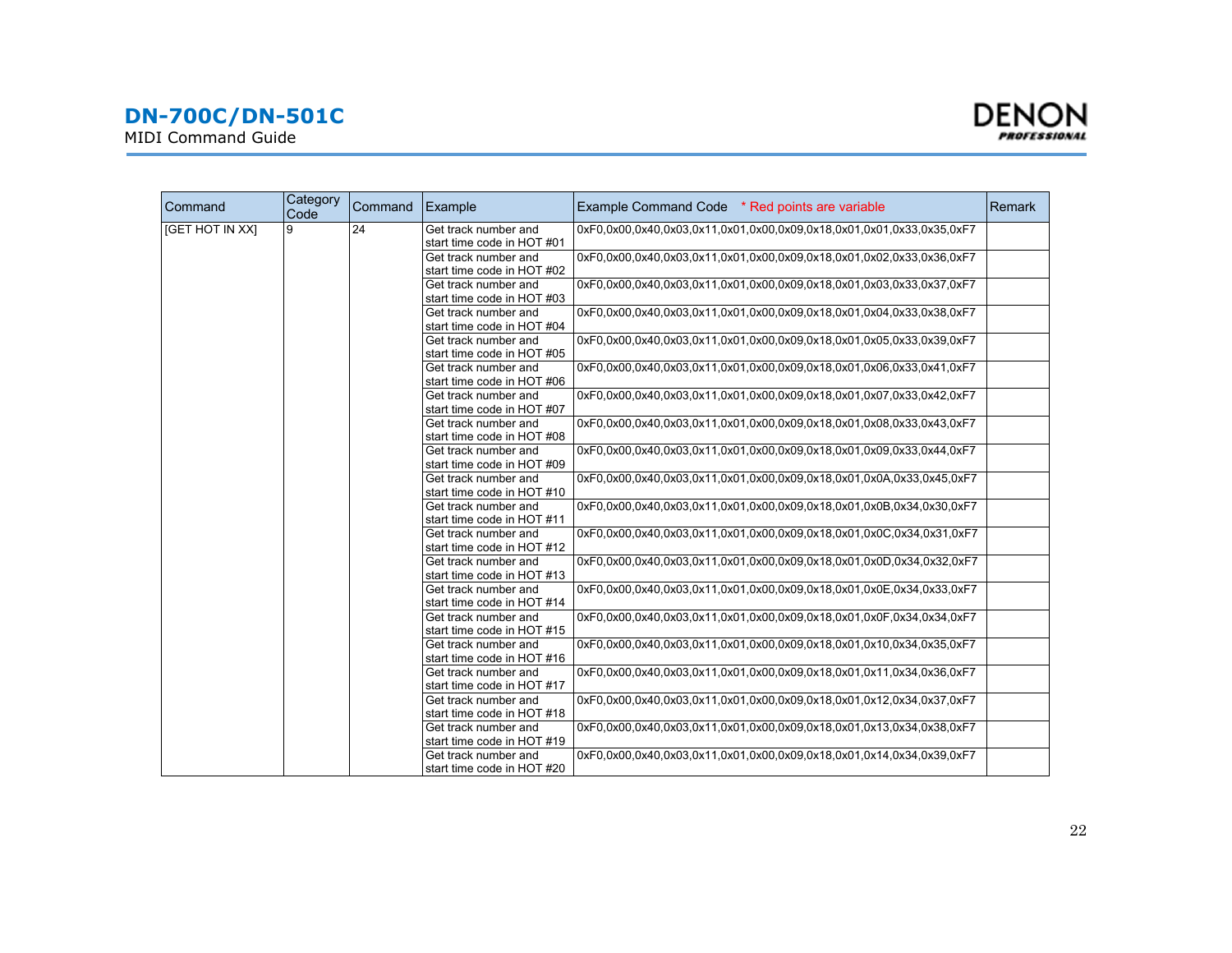



| Command                     | <b>Category</b><br>l Code | Command        | Example                        | <b>Example Command Code</b><br>* Red points are variable                                 | <b>Remark</b> |
|-----------------------------|---------------------------|----------------|--------------------------------|------------------------------------------------------------------------------------------|---------------|
| [GET PRG NO]                | 9                         | 28             | Get Program number             | 0xF0,0x00,0x40,0x03,0x11,0x01,0x00,0x09,0x1C,0x00,0x33,0x37,0xF7                         |               |
| <b>IGET PRG FILET</b>       | 9                         | 29             | Get program file name          | 0xF0.0x00.0x40.0x03.0x11.0x01.0x00.0x09.0x1D.0x00.0x33.0x38.0xF7                         |               |
| <b>IGET PRG FILE XXXI 9</b> |                           | 30             | Get file name of program #0001 | 0xF0,0x00,0x40,0x03,0x11,0x01,0x00,0x09,0x1E,0x04,0x30,0x30,0x30,0x31,0x46,<br>0x45.0xF7 | $*1$          |
|                             |                           |                | Get file name of program #0002 | 0xF0.0x00.0x40.0x03.0x11.0x01.0x00.0x09.0x1E.0x04.0x30.0x30.0x30.0x32.0x46.<br>0x46.0xF7 |               |
| <b>IGET PRG TTLI</b>        | 9                         | 3 <sup>1</sup> | Get total Number of program    | 0xF0,0x00,0x40,0x03,0x11,0x01,0x00,0x09,0x1F,0x00,0x33,0x41,0xF7                         |               |
| <b>IGET TRP DIRI</b>        | 9                         | 33             | Get playback direction         | 0xF0.0x00.0x40.0x03.0x11.0x01.0x00.0x09.0x21.0x00.0x33.0x43.0xF7                         |               |
| <b>IGET TRP SPDI</b>        | 9                         | 34             | Get playback speed             | 0xF0.0x00.0x40.0x03.0x11.0x01.0x00.0x09.0x22.0x00.0x33.0x44.0xF7                         |               |

\* 1 The parameter and checksum (written in red) are variable. The first 4 bytes are the file number ("0000" to "2000" in ASCII).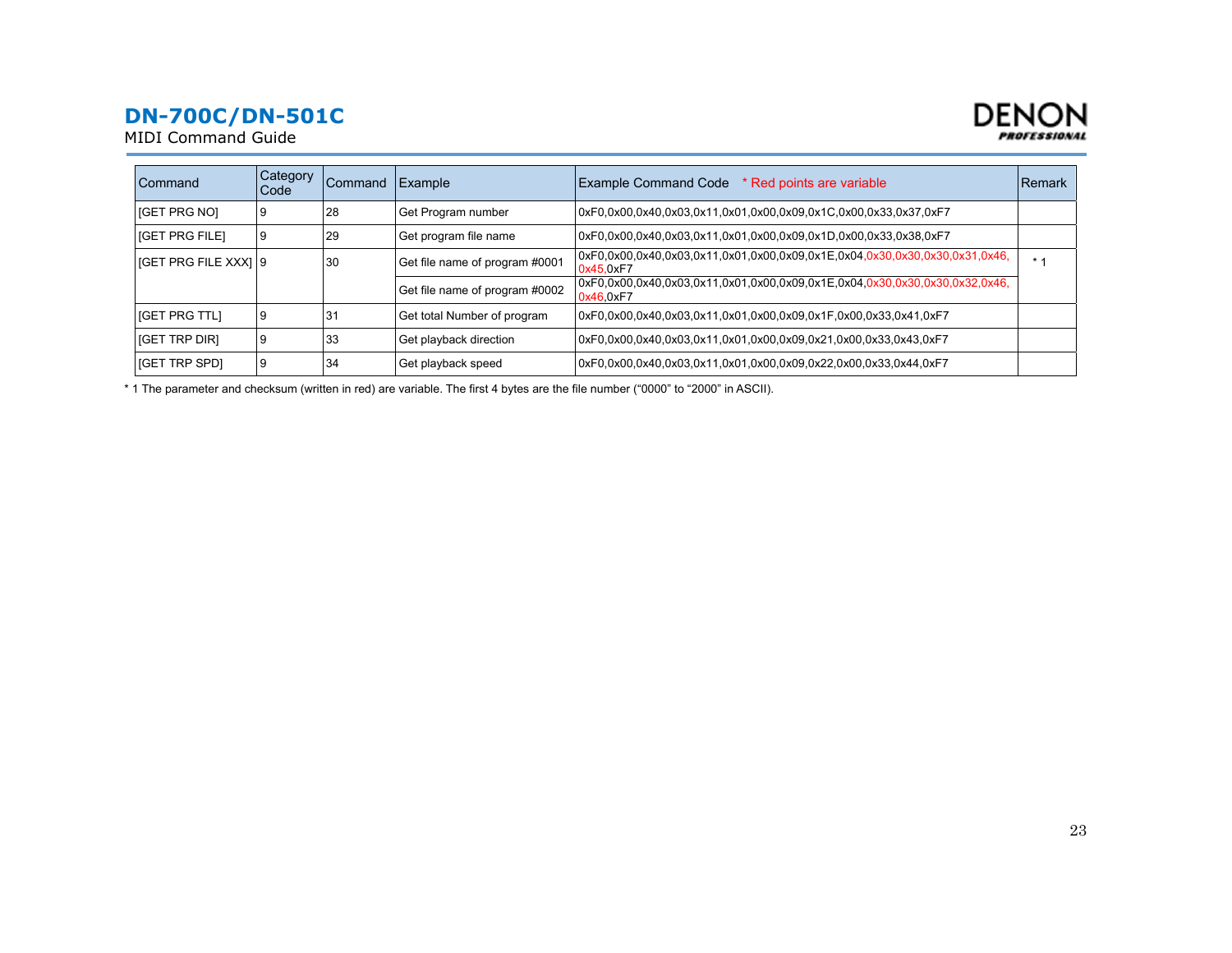<span id="page-23-0"></span>MIDI Command Guide



#### **4-7. Device status**

| Command                                | Category<br>Code | Command        | Example                          | Example Command Code * Red points are variable                                           | Remark |
|----------------------------------------|------------------|----------------|----------------------------------|------------------------------------------------------------------------------------------|--------|
| <b>IGET POW STATI</b>                  | 11               |                | Power status                     | 0xF0,0x00,0x40,0x03,0x11,0x01,0x00,0x0B,0x01,0x00,0x31,0x45,0xF7                         |        |
| <b>[GET WIN STAT]</b>                  | 11               | $\overline{2}$ | Display window status            | 0xF0.0x00.0x40.0x03.0x11.0x01.0x00.0x0B.0x02.0x00.0x31.0x46.0xF7                         |        |
| <b>[GET DIM STAT]</b>                  | 11               | 3              | dimmer status                    | 0xF0.0x00.0x40.0x03.0x11.0x01.0x00.0x0B.0x03.0x00.0x32.0x30.0xF7                         |        |
| <b>[GET LOCK STAT]</b>                 | 11               | 4              | Key lock status                  | 0xF0,0x00,0x40,0x03,0x11,0x01,0x00,0x0B,0x04,0x00,0x32,0x31,0xF7                         |        |
| <b>[GET PITCH STAT]</b>                | 11               | 5              | Pitch status                     | 0xF0,0x00,0x40,0x03,0x11,0x01,0x00,0x0B,0x05,0x00,0x32,0x32,0xF7                         |        |
| [GET PITCH VAL]                        | 11               | 6              | Pitch value                      | 0xF0,0x00,0x40,0x03,0x11,0x01,0x00,0x0B,0x06,0x00,0x32,0x33,0xF7                         |        |
| <b>[GET KEY STAT]</b>                  | 11               | $\overline{7}$ | Master key status                | 0xF0,0x00,0x40,0x03,0x11,0x01,0x00,0x0B,0x07,0x00,0x32,0x34,0xF7                         |        |
| <b>IGET PRS 51</b>                     | 11               | 8              | Preset setting value of #005     | 0xF0.0x00.0x40.0x03.0x11.0x01.0x00.0x0B.0x08.0x01.0x05.0x32.0x42.0xF7                    |        |
| [GET UBL VOL]                          | 11               | 9              | Volume                           | 0xF0.0x00.0x40.0x03.0x11.0x01.0x00.0x0B.0x09.0x00.0x32.0x36.0xF7                         |        |
| <b>IGET FW VERI</b>                    | 11               | 10             | Firmware version                 | 0xF0,0x00,0x40,0x03,0x11,0x01,0x00,0x0B,0x0A,0x00,0x32,0x37,0xF7                         |        |
| [GET DRV VER]                          | 11               | 11             | Drive firmware version           | 0xF0,0x00,0x40,0x03,0x11,0x01,0x00,0x0B,0x0B,0x00,0x32,0x38,0xF7                         |        |
| <b>IGET DEV IDI</b>                    | 11               | 12             | MAC address                      | 0xF0.0x00.0x40.0x03.0x11.0x01.0x00.0x0B.0x0C.0x00.0x32.0x39.0xF7                         |        |
| [GET PPWD]                             | 11               | 14             | Password                         | 0xF0.0x00.0x40.0x03.0x11.0x01.0x00.0x0B.0x0E.0x00.0x32.0x42.0xF7                         |        |
| <b>IGET AVAILABLE</b><br><b>PSTATI</b> | 11               | 15             | Power status                     | 0xF0.0x00.0x40.0x03.0x11.0x01.0x00.0x0B.0x0F.0x00.0x32.0x43.0xF7                         |        |
| [GET CUR MEDIA]                        | 11               | 18             | <b>Current Media</b>             | 0xF0,0x00,0x40,0x03,0x11,0x01,0x00,0x0B,0x12,0x00,0x32,0x46,0xF7                         |        |
| [GET ALV 5]                            | 11               | 19             | System setting value of<br>#0005 | 0xF0,0x00,0x40,0x03,0x11,0x01,0x00,0x0B,0x13,0x04,0x30,0x30,0x30,0x35,0x46,<br>0x39.0xF7 |        |

\* 1 The parameter and checksum (written in red) are variable. The first 4 bytes are the System setting index number ("0000" to "0008" in ASCII).